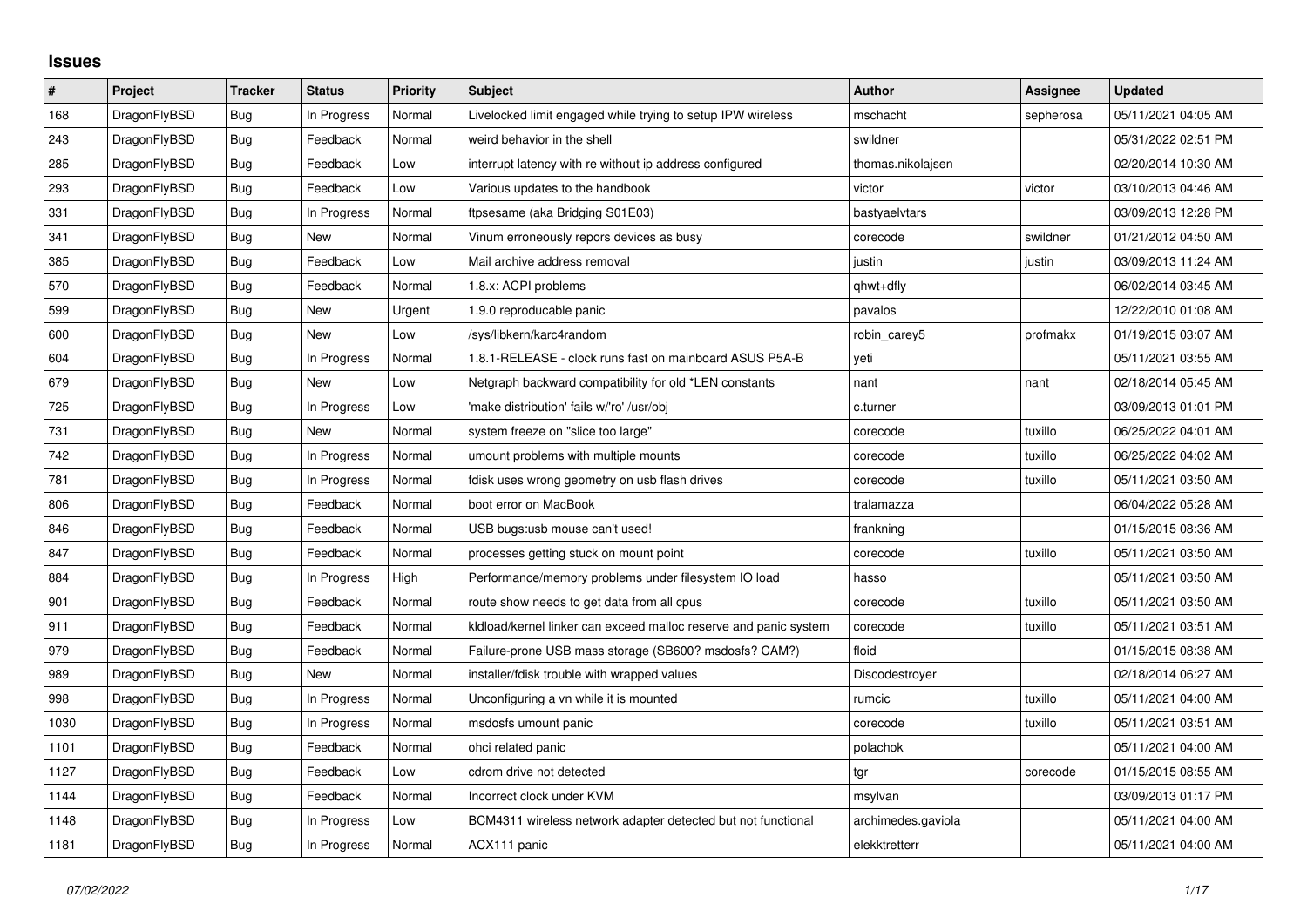| $\vert$ # | Project      | <b>Tracker</b> | <b>Status</b> | <b>Priority</b> | <b>Subject</b>                                                                                                                                            | <b>Author</b>  | <b>Assignee</b> | <b>Updated</b>      |
|-----------|--------------|----------------|---------------|-----------------|-----------------------------------------------------------------------------------------------------------------------------------------------------------|----------------|-----------------|---------------------|
| 1185      | DragonFlyBSD | Bug            | New           | High            | need a tool to merge changes into /etc                                                                                                                    | wa1ter         |                 | 02/18/2014 06:02 AM |
| 1193      | DragonFlyBSD | <b>Bug</b>     | <b>New</b>    | Normal          | kernel doesn't recognize cdrom drive                                                                                                                      | nonsolosoft    |                 | 01/25/2014 09:11 PM |
| 1194      | DragonFlyBSD | <b>Bug</b>     | New           | Normal          | SCSI errors while trying to copy photos from my camera                                                                                                    | elekktretterr  |                 | 01/14/2015 04:39 PM |
| 1198      | DragonFlyBSD | <b>Bug</b>     | New           | High            | DDB loops panic in db_read_bytes                                                                                                                          | corecode       | tuxillo         | 05/11/2021 03:51 AM |
| 1218      | DragonFlyBSD | <b>Bug</b>     | In Progress   | Normal          | panic: assertion: $error == 0$ in hammer start transaction                                                                                                | rumcic         |                 | 05/11/2021 04:00 AM |
| 1246      | DragonFlyBSD | <b>Bug</b>     | New           | Normal          | bad resolution (monitor desync) with livedvd                                                                                                              | Przem0l        |                 | 02/18/2014 06:29 AM |
| 1249      | DragonFlyBSD | <b>Bug</b>     | Feedback      | Normal          | panic: ffs vfree: freeing free inode                                                                                                                      | rumcic         |                 | 03/10/2013 05:13 AM |
| 1250      | DragonFlyBSD | <b>Bug</b>     | Feedback      | Normal          | Panic upon plugging an USB flash drive into the machine                                                                                                   | rumcic         |                 | 03/10/2013 05:17 AM |
| 1282      | DragonFlyBSD | <b>Bug</b>     | Feedback      | Normal          | panic (trap 12) when booting SMP kernel on Atom 330 (dual core)                                                                                           | tomaz.borstnar |                 | 05/11/2021 04:00 AM |
| 1287      | DragonFlyBSD | <b>Bug</b>     | Feedback      | Normal          | altq configuration doesn't work                                                                                                                           | corecode       | tuxillo         | 05/11/2021 03:51 AM |
| 1293      | DragonFlyBSD | <b>Bug</b>     | New           | Normal          | 2.2.1-REL Installer Request                                                                                                                               | mk             | tuxillo         | 05/11/2021 04:00 AM |
| 1302      | DragonFlyBSD | <b>Bug</b>     | In Progress   | Normal          | Checkpoint regression?                                                                                                                                    | sjg            | sjg             | 07/10/2013 05:22 PM |
| 1307      | DragonFlyBSD | <b>Bug</b>     | In Progress   | Normal          | hammer tid -2 shows unexpected result                                                                                                                     | corecode       |                 | 10/18/2016 05:29 PM |
| 1313      | DragonFlyBSD | <b>Bug</b>     | New           | Low             | Signal code in kernel needs major overhaul (signal queues,<br>si_code, si_addr)                                                                           | hasso          |                 | 05/11/2021 04:00 AM |
| 1330      | DragonFlyBSD | <b>Bug</b>     | Feedback      | Normal          | Hammer, usb disk, SYNCHRONIZE CACHE failure                                                                                                               | josepht        |                 | 06/02/2014 04:56 AM |
| 1332      | DragonFlyBSD | <b>Bug</b>     | Feedback      | Normal          | DFBSD 2.2 - Booting usbcdrom/usbsticks on thinkpad hangs on<br>"BTX Halted"                                                                               | tuxillo        |                 | 05/11/2021 04:00 AM |
| 1336      | DragonFlyBSD | <b>Bug</b>     | In Progress   | Normal          | Still looking for reports of missed directory entries w/ HAMMER                                                                                           | dillon         |                 | 05/11/2021 04:00 AM |
| 1368      | DragonFlyBSD | <b>Bug</b>     | In Progress   | Normal          | suspend signal race?                                                                                                                                      | qhwt+dfly      |                 | 05/11/2021 03:51 AM |
| 1387      | DragonFlyBSD | <b>Bug</b>     | Feedback      | Normal          | zero-size malloc and ps: kvm_getprocs: Bad address                                                                                                        | qhwt+dfly      |                 | 05/11/2021 04:00 AM |
| 1390      | DragonFlyBSD | <b>Bug</b>     | In Progress   | Normal          | Use id_t type for {get,set}priority()                                                                                                                     | Anonymous      | tuxillo         | 07/05/2019 02:18 AM |
| 1397      | DragonFlyBSD | <b>Bug</b>     | Feedback      | Normal          | jobs -I output inconsistency when called from script                                                                                                      | Anonymous      | tuxillo         | 05/15/2022 05:07 AM |
| 1411      | DragonFlyBSD | <b>Bug</b>     | Feedback      | Normal          | Burning doesn't work with ahci(4)                                                                                                                         | hasso          | dillon          | 05/11/2021 04:00 AM |
| 1428      | DragonFlyBSD | <b>Bug</b>     | Feedback      | Low             | POSIX.1e implementation is too old                                                                                                                        | hasso          | tuxillo         | 05/11/2021 04:00 AM |
| 1429      | DragonFlyBSD | <b>Bug</b>     | Feedback      | Normal          | vkernel bug - "mfree: m->m_nextpkt != NULL"                                                                                                               | dillon         |                 | 05/11/2021 04:00 AM |
| 1430      | DragonFlyBSD | <b>Bug</b>     | New           | Normal          | Buggy $w(1)$ ?                                                                                                                                            | hasso          | alexh           | 11/24/2010 08:09 AM |
| 1440      | DragonFlyBSD | <b>Bug</b>     | New           | Normal          | ptrace/gdb doesn't work after process blocks SIGTRAP                                                                                                      | corecode       | tuxillo         | 05/11/2021 03:52 AM |
| 1442      | DragonFlyBSD | <b>Bug</b>     | New           | Normal          | blocking SIGSEGV and triggering a segment violation produces an<br>all CPU consuming process                                                              | corecode       | tuxillo         | 05/11/2021 03:52 AM |
| 1448      | DragonFlyBSD | <b>Bug</b>     | Feedback      | Normal          | panic: assertion: _tp->tt_msg->tt_cpuid == mycpuid in<br>tcp_callout_active tcp_output tcp_usr_send netmsg_pru_send<br>netmsg_service tcpmsg_service_loop | dillon         |                 | 05/11/2021 04:00 AM |
| 1454      | DragonFlyBSD | <b>Bug</b>     | Feedback      | Normal          | Unable to boot from external USB DVD drive                                                                                                                | elekktretterr  |                 | 05/11/2021 04:01 AM |
| 1456      | DragonFlyBSD | <b>Bug</b>     | Feedback      | Normal          | Microsoft wireless desktop problems                                                                                                                       | elekktretterr  |                 | 01/15/2015 08:34 AM |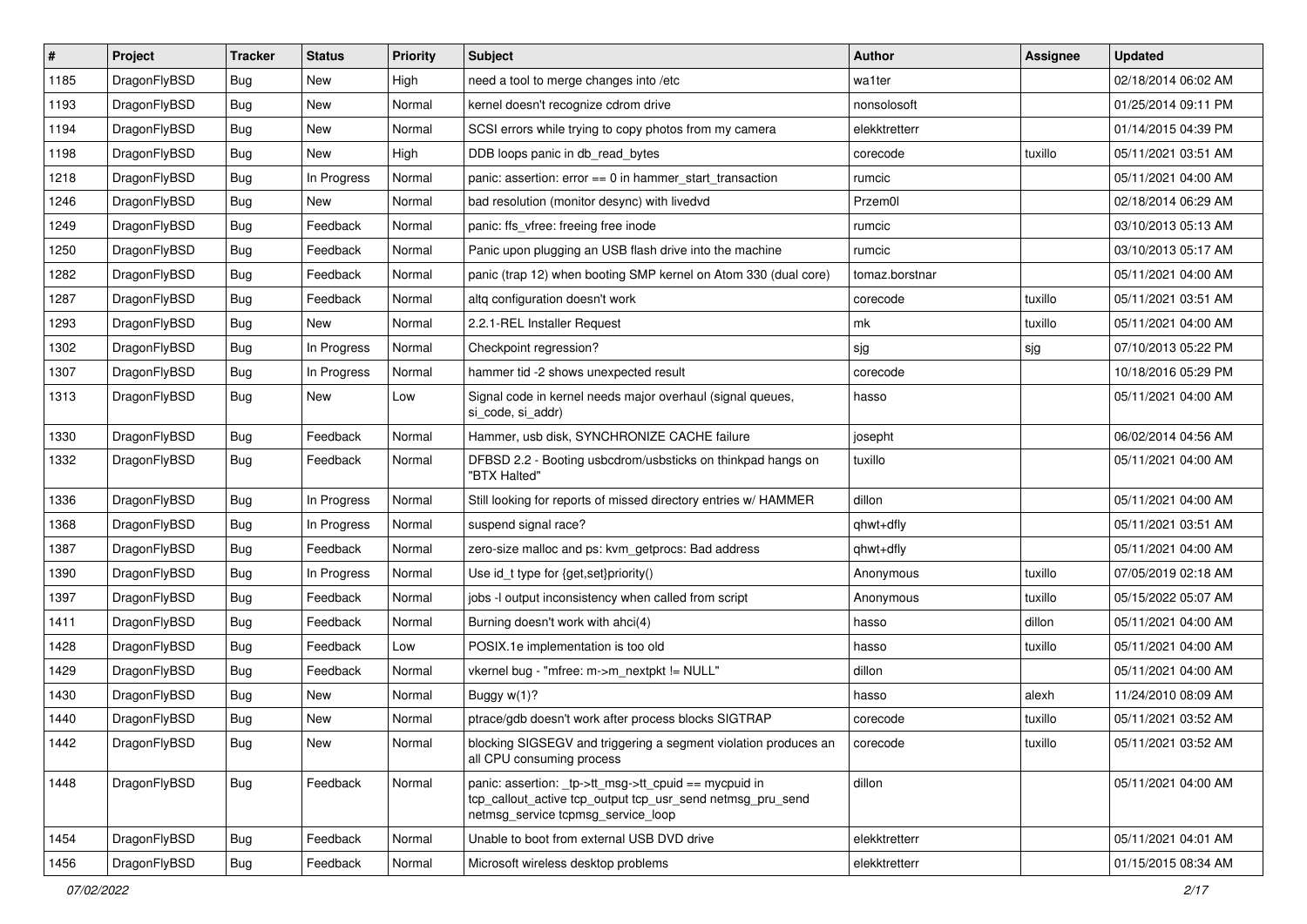| ∦    | Project      | <b>Tracker</b> | <b>Status</b> | <b>Priority</b> | Subject                                                                                         | <b>Author</b>  | Assignee | <b>Updated</b>      |
|------|--------------|----------------|---------------|-----------------|-------------------------------------------------------------------------------------------------|----------------|----------|---------------------|
| 1463 | DragonFlyBSD | <b>Bug</b>     | New           | Normal          | Mountroot before drives are initialized                                                         | elekktretterr  |          | 12/07/2010 01:30 PM |
| 1469 | DragonFlyBSD | <b>Bug</b>     | In Progress   | Normal          | Hammer history security concern                                                                 | corecode       | tuxillo  | 05/11/2021 03:52 AM |
| 1474 | DragonFlyBSD | <b>Bug</b>     | New           | Normal          | ithread 1 unexpectedly rescheduled                                                              | corecode       | tuxillo  | 05/11/2021 03:52 AM |
| 1475 | DragonFlyBSD | Bug            | In Progress   | Normal          | kernel blocks with low memory and syscons setting a high res mode<br>/ scrollback               | corecode       | tuxillo  | 05/11/2021 03:52 AM |
| 1481 | DragonFlyBSD | Bug            | Feedback      | Normal          | panic: assertion: kva_p(buf) in soopt_from_kbuf (after ipfw pipe<br>show, 2.2.1-R)              | combiner       |          | 05/11/2021 04:01 AM |
| 1486 | DragonFlyBSD | <b>Bug</b>     | Feedback      | Normal          | Interrupt storm related to SATA DVD device                                                      | hasso          |          | 05/11/2021 04:01 AM |
| 1489 | DragonFlyBSD | <b>Bug</b>     | Feedback      | Normal          | panic: ufs dirbad: bad dir                                                                      | rumcic         |          | 03/10/2013 04:34 AM |
| 1502 | DragonFlyBSD | Bug            | In Progress   | Normal          | Lock while deleting files from nohistory HAMMER directories                                     | hasso          |          | 03/10/2013 04:28 AM |
| 1521 | DragonFlyBSD | <b>Bug</b>     | Feedback      | Normal          | amd64 2.4 livecd won't mount root at boot                                                       | bolapara       |          | 01/28/2018 03:45 AM |
| 1525 | DragonFlyBSD | <b>Bug</b>     | New           | Normal          | boehm-gc problems                                                                               | hasso          |          | 10/13/2012 07:13 PM |
| 1528 | DragonFlyBSD | <b>Bug</b>     | In Progress   | Normal          | ktrace does not show proper return values for pipe(2)                                           | corecode       | tuxillo  | 05/11/2021 03:52 AM |
| 1532 | DragonFlyBSD | <b>Bug</b>     | New           | Low             | jemalloc doesn't work on DragonFly                                                              | hasso          | sjg      | 08/02/2011 01:14 AM |
| 1538 | DragonFlyBSD | <b>Bug</b>     | <b>New</b>    | Low             | mountroot should probe file systems                                                             | corecode       | alexh    | 11/24/2010 06:35 PM |
| 1547 | DragonFlyBSD | <b>Bug</b>     | In Progress   | Normal          | disklabel64 automatic sizing                                                                    | corecode       | tuxillo  | 05/11/2021 03:52 AM |
| 1556 | DragonFlyBSD | <b>Bug</b>     | New           | Normal          | many processes stuck in "hmrrcm", system unusable                                               | corecode       | tuxillo  | 05/11/2021 03:52 AM |
| 1559 | DragonFlyBSD | <b>Bug</b>     | New           | Normal          | kernel trap                                                                                     | phma           |          | 11/27/2021 08:43 AM |
| 1560 | DragonFlyBSD | Bug            | Feedback      | Normal          | Unable to modify partition table on ThinkPad T61p during install                                | rehsack        |          | 01/15/2015 08:57 AM |
| 1563 | DragonFlyBSD | <b>Bug</b>     | Feedback      | Normal          | reset(1) doesn't reset terminal to the defaults                                                 | hasso          |          | 03/10/2013 04:17 AM |
| 1577 | DragonFlyBSD | <b>Bug</b>     | Feedback      | Normal          | panic: assertion: leaf->base.obj id == ip->obj id in<br>hammer ip delete range                  | qhwt+dfly      |          | 05/11/2021 04:01 AM |
| 1579 | DragonFlyBSD | <b>Bug</b>     | Feedback      | Normal          | dfly 2.4.1 does not like HP DL360G4p and Smart Array 6400 with<br>MSA20                         | tomaz.borstnar | tuxillo  | 06/02/2014 02:44 PM |
| 1580 | DragonFlyBSD | Bug            | Feedback      | Normal          | Panic (Fatal trap 12: page fault while in kernel mode) while playing<br>with pf and netif names | rumcic         |          | 12/21/2018 01:21 AM |
| 1583 | DragonFlyBSD | <b>Bug</b>     | In Progress   | Normal          | panic: assertion: cursor->trans->sync_lock_refs > 0 in<br>hammer recover cursor                 | corecode       | tuxillo  | 05/11/2021 03:53 AM |
| 1584 | DragonFlyBSD | Bug            | In Progress   | Normal          | can't use ssh from jail: debug1: read_passphrase: can't open<br>/dev/tty: Device busy           | corecode       | tuxillo  | 05/11/2021 03:53 AM |
| 1587 | DragonFlyBSD | Bug            | Feedback      | Normal          | can't gdb across fork                                                                           | corecode       | tuxillo  | 05/11/2021 03:54 AM |
| 1591 | DragonFlyBSD | <b>Bug</b>     | Feedback      | Normal          | Lenovo X301 hangs with AHCI Driver CMD TIMEOUT<br>STS=d0 <bsy></bsy>                            | eocallaghan    |          | 05/11/2021 04:05 AM |
| 1592 | DragonFlyBSD | <b>Bug</b>     | Feedback      | Normal          | AcpiOSUnmapMemory: Warning, deallocation did not track<br>allocation.                           | eocallaghan    |          | 06/02/2014 07:45 AM |
| 1593 | DragonFlyBSD | <b>Bug</b>     | Feedback      | Normal          | panic: assertion: $\cosh ==$ ap->ap err $\cosh$ in ahci put err $\cosh$                         | ftigeot        | ftigeot  | 05/15/2022 05:09 AM |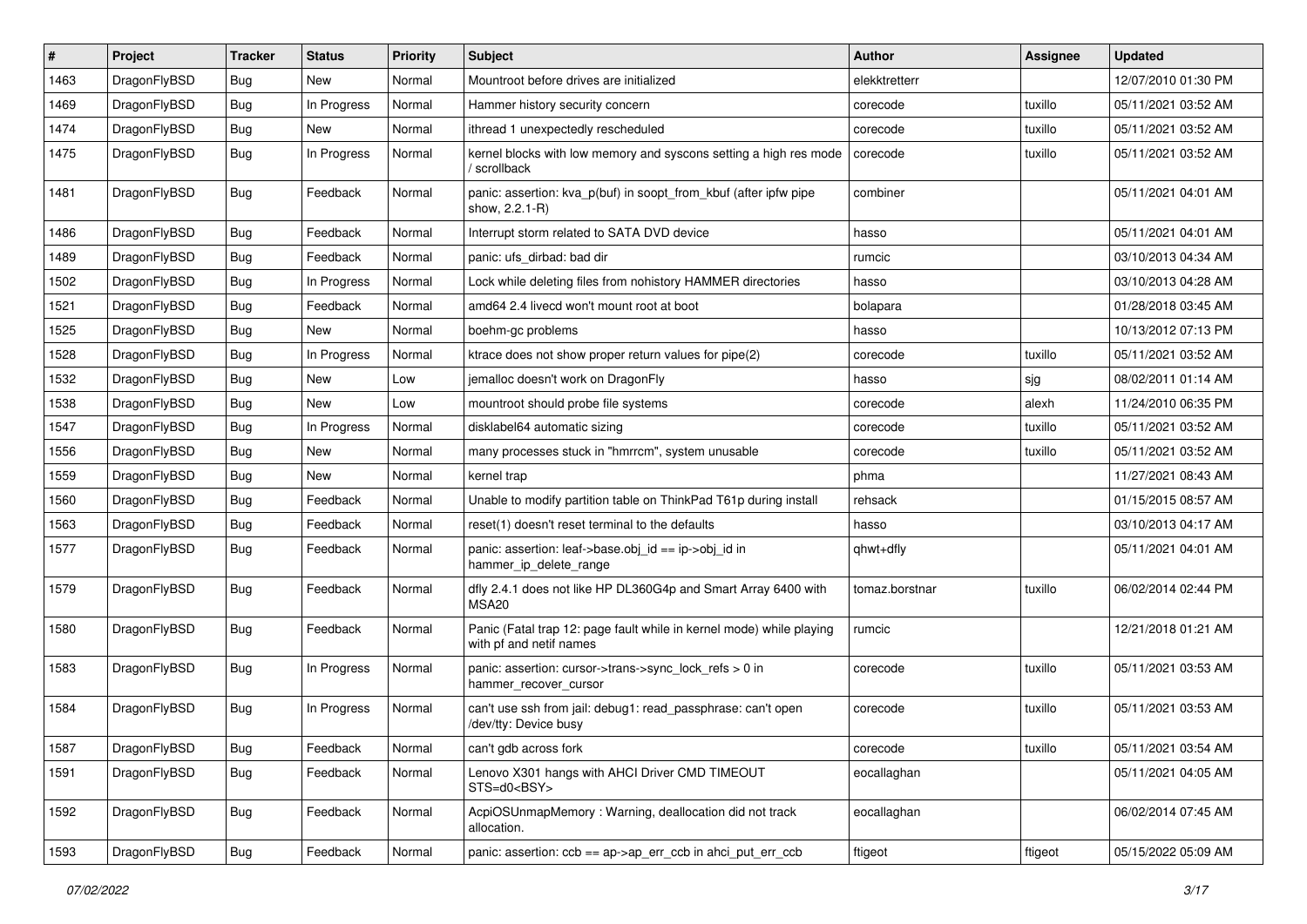| $\vert$ # | Project      | <b>Tracker</b> | <b>Status</b> | <b>Priority</b> | <b>Subject</b>                                                                            | <b>Author</b>    | <b>Assignee</b> | <b>Updated</b>      |
|-----------|--------------|----------------|---------------|-----------------|-------------------------------------------------------------------------------------------|------------------|-----------------|---------------------|
| 1594      | DragonFlyBSD | <b>Bug</b>     | New           | Normal          | Kernel panic during boot from Live CD on Dell E6400                                       | bodie            |                 | 05/11/2021 03:54 AM |
| 1613      | DragonFlyBSD | Bug            | Feedback      | Normal          | USB Keyboard not working on master                                                        | elekktretterr    |                 | 05/11/2021 04:05 AM |
| 1618      | DragonFlyBSD | <b>Bug</b>     | Feedback      | Normal          | collision for 'struct pmap' when using RPC and <sys user.h=""></sys>                      | carenas          |                 | 05/11/2021 04:05 AM |
| 1634      | DragonFlyBSD | Bug            | New           | Normal          | panic: spin lock: 0xe4ad1320, indefinitive wait!                                          | elekktretterr    |                 | 01/19/2015 03:21 AM |
| 1661      | DragonFlyBSD | <b>Bug</b>     | In Progress   | Normal          | panic on password entry mount smb filesystem                                              | vsrinivas        |                 | 11/27/2021 08:29 AM |
| 1668      | DragonFlyBSD | <b>Bug</b>     | Feedback      | Normal          | Power button not working                                                                  | elekktretterr    |                 | 03/10/2013 06:22 AM |
| 1669      | DragonFlyBSD | Bug            | In Progress   | Normal          | Drive wont open using button                                                              | elekktretterr    |                 | 02/29/2012 12:05 PM |
| 1672      | DragonFlyBSD | Bug            | Feedback      | Normal          | panic (trap 12) around btree search() in 2.4.1-RELEASE                                    | floid            |                 | 01/19/2015 03:36 AM |
| 1695      | DragonFlyBSD | <b>Bug</b>     | <b>New</b>    | Normal          | NFS-related system breakdown                                                              | Anonymous        |                 | 04/10/2014 12:35 AM |
| 1714      | DragonFlyBSD | <b>Bug</b>     | <b>New</b>    | Low             | hwpmc                                                                                     | alexh            | swildner        | 08/18/2012 02:03 PM |
| 1717      | DragonFlyBSD | <b>Bug</b>     | Feedback      | Normal          | HAMMER panic in hammer cursor down()                                                      | josepht1         |                 | 05/11/2021 04:05 AM |
| 1718      | DragonFlyBSD | Bug            | Feedback      | Normal          | IDE disk drive not detected by x86 64 2.6.1 Live CD                                       | bcox             |                 | 11/27/2021 08:25 AM |
| 1727      | DragonFlyBSD | <b>Bug</b>     | Feedback      | Normal          | CD boot panic (2.6.1) (usb?)                                                              | kiril            |                 | 05/15/2022 05:10 AM |
| 1744      | DragonFlyBSD | <b>Bug</b>     | In Progress   | Normal          | HAMMER fsstress panic in hammer_setup_child_callback                                      | vsrinivas        |                 | 05/11/2021 04:05 AM |
| 1745      | DragonFlyBSD | Bug            | Feedback      | Normal          | kmalloc panic                                                                             | josepht          |                 | 05/11/2021 04:05 AM |
| 1749      | DragonFlyBSD | <b>Bug</b>     | In Progress   | Normal          | HAMMER fsstress panic in hammer_flush_inode_core<br>'ip->flush state != HAMMER FST FLUSH' | vsrinivas        |                 | 05/11/2021 04:06 AM |
| 1769      | DragonFlyBSD | <b>Bug</b>     | <b>New</b>    | Normal          | panic: assertion: _tp->tt_msg->tt_cpuid == mycpuid in<br>tcp_callout_active               | pavalos          | sjg             | 05/15/2022 11:07 AM |
| 1774      | DragonFlyBSD | Bug            | <b>New</b>    | Normal          | New IP header cleanup branch available for testing                                        | dillon           |                 | 05/15/2022 10:59 AM |
| 1786      | DragonFlyBSD | <b>Bug</b>     | <b>New</b>    | Normal          | Calling NULL function pointer initiates panic loop                                        | sjg              |                 | 10/11/2010 05:28 PM |
| 1818      | DragonFlyBSD | <b>Bug</b>     | <b>New</b>    | Normal          | panic: Bad tailq NEXT (kqueue issue ?)                                                    | ftigeot          |                 | 05/15/2022 11:40 AM |
| 1819      | DragonFlyBSD | <b>Bug</b>     | In Progress   | Low             | truss - Major revamping task list                                                         | tuxillo          | tuxillo         | 11/27/2021 08:45 AM |
| 1824      | DragonFlyBSD | <b>Bug</b>     | Feedback      | Normal          | kernel panic, x86, 2.7.3.859.ge5104                                                       | akirchhoff135014 |                 | 03/10/2013 07:49 AM |
| 1826      | DragonFlyBSD | <b>Bug</b>     | <b>New</b>    | Normal          | panic during boot: assertion so->so_port  in tcp_input                                    | ftigeot          |                 | 05/15/2022 11:05 AM |
| 1831      | DragonFlyBSD | <b>Bug</b>     | Feedback      | High            | HAMMER "malloc limit exceeded" panic                                                      | eocallaghan      | dillon          | 06/04/2022 04:38 AM |
| 1836      | DragonFlyBSD | <b>Bug</b>     | New           | Normal          | Incorrect TCP checksum show up in tcpdump                                                 | robgar1          |                 | 05/15/2022 11:22 AM |
| 1850      | DragonFlyBSD | Bug            | <b>New</b>    | Normal          | volume-add on hammer root fs panic                                                        | Johannes.Hofmann |                 | 04/18/2019 04:27 AM |
| 1860      | DragonFlyBSD | Bug            | Feedback      | Normal          | Panic while creating UFS fs on vn(4) for initrd                                           | matthias         |                 | 02/29/2012 07:16 AM |
| 1861      | DragonFlyBSD | <b>Bug</b>     | New           | Normal          | panic via kprintf (lockmgr called in a hard section)                                      | vsrinivas        |                 | 10/11/2010 12:56 AM |
| 1867      | DragonFlyBSD | Bug            | New           | Normal          | it(4) motherboard and fan problems                                                        | tuxillo          |                 | 07/08/2011 10:48 AM |
| 1873      | DragonFlyBSD | <b>Bug</b>     | New           | Normal          | Panic upon usb mouse detach and reattaching                                               | rumcic           |                 | 02/01/2011 09:53 AM |
| 1874      | DragonFlyBSD | <b>Bug</b>     | New           | Normal          | mpd listening on all IPs, accepting only on one                                           | rumcic           |                 | 05/08/2011 01:01 PM |
| 1876      | DragonFlyBSD | Bug            | New           | Normal          | devfs in jail + logging out from console(ttyv1+) -> panic                                 | qhwt.dfly        | tuxillo         | 05/31/2022 03:24 PM |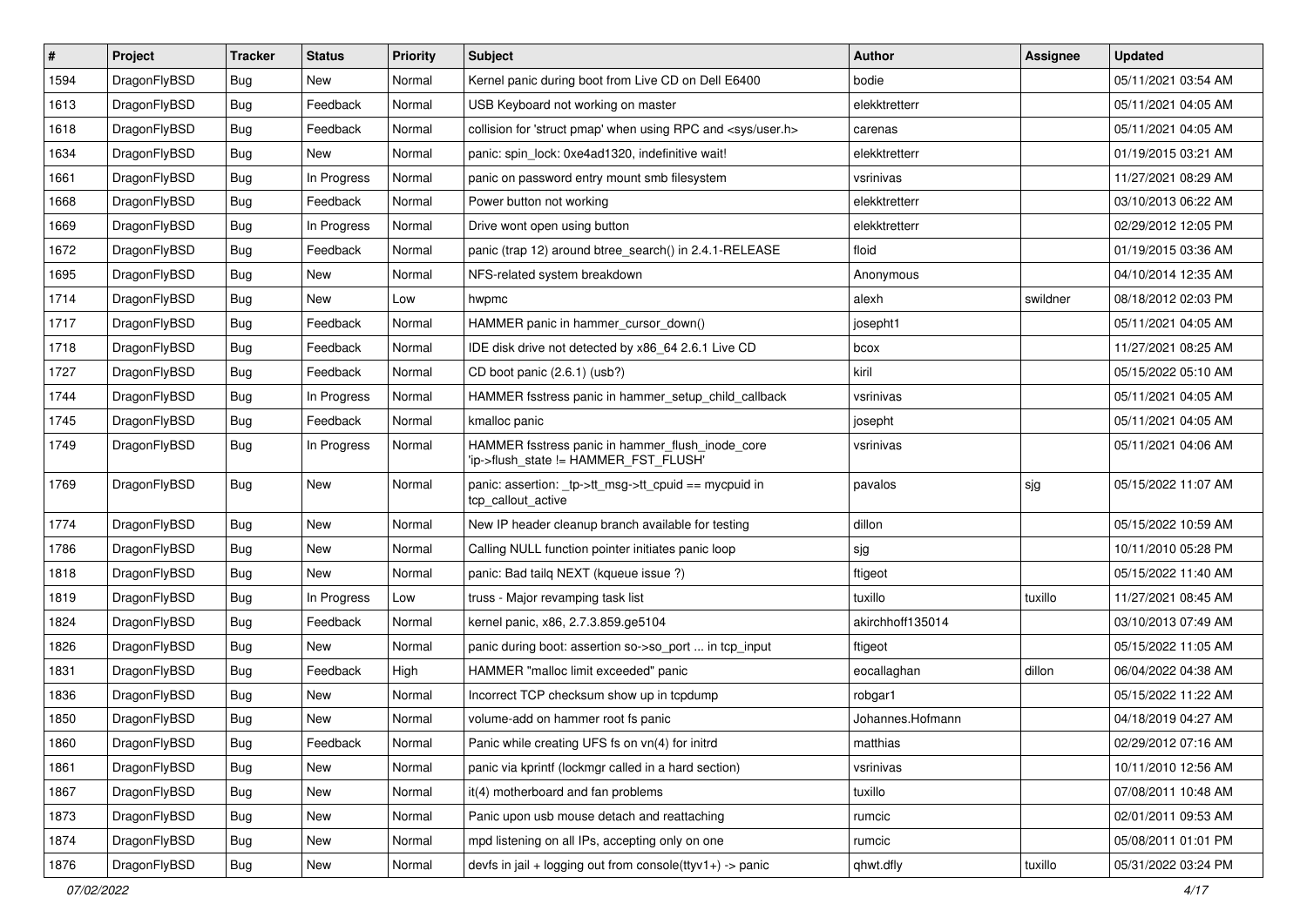| #    | Project      | <b>Tracker</b> | <b>Status</b> | <b>Priority</b> | Subject                                                                                                                                                                                           | <b>Author</b>      | Assignee | <b>Updated</b>      |
|------|--------------|----------------|---------------|-----------------|---------------------------------------------------------------------------------------------------------------------------------------------------------------------------------------------------|--------------------|----------|---------------------|
| 1877 | DragonFlyBSD | Bug            | <b>New</b>    | Normal          | Freeze during 1st hammer cleanup after new install                                                                                                                                                | elekktretterr      |          | 05/15/2022 11:43 AM |
| 1882 | DragonFlyBSD | <b>Bug</b>     | <b>New</b>    | Low             | Idea for handling new USB vendor/device codes                                                                                                                                                     | bmk                |          | 10/20/2010 12:15 PM |
| 1884 | DragonFlyBSD | <b>Bug</b>     | New           | Normal          | System completely freezes while listening music (devbuf: malloc<br>limit exceeded)                                                                                                                | shamaz             |          | 01/24/2011 05:00 PM |
| 1899 | DragonFlyBSD | <b>Bug</b>     | <b>New</b>    | Normal          | Keyboard doesn't work                                                                                                                                                                             | fransm             |          | 05/15/2022 03:32 PM |
| 1907 | DragonFlyBSD | <b>Bug</b>     | New           | Normal          | Hammer crash in hammer flusher flush()                                                                                                                                                            | swildner           |          | 11/11/2010 05:07 AM |
| 1913 | DragonFlyBSD | Bug            | New           | Normal          | panic: assertion: ip->flush_state != HAMMER_FST_FLUSH in<br>hammer_flush_inode_core                                                                                                               | swildner           |          | 11/20/2010 05:27 PM |
| 1916 | DragonFlyBSD | <b>Bug</b>     | <b>New</b>    | Normal          | Constant crashes on x86 64 with UFS                                                                                                                                                               | lentferj           |          | 11/21/2010 07:40 PM |
| 1917 | DragonFlyBSD | Bug            | New           | Normal          | panic: assertion: (RB_EMPTY(&ip->rec_tree) && (ip->flags &<br>HAMMER_INODE_XDIRTY) == 0)    (!RB_EMPTY(&ip->rec_tree)<br>&& (ip->flags & HAMMER_INODE_XDIRTY) != 0) in<br>hammer flush inode done | qhwt.dfly          |          | 11/24/2010 03:23 AM |
| 1920 | DragonFlyBSD | <b>Bug</b>     | <b>New</b>    | High            | system hangs                                                                                                                                                                                      | zhtw               |          | 11/22/2010 08:59 AM |
| 1921 | DragonFlyBSD | Bug            | In Progress   | Normal          | we miss mlockall                                                                                                                                                                                  | alexh              | tuxillo  | 06/18/2022 04:08 AM |
| 1923 | DragonFlyBSD | Bug            | New           | Normal          | Abysmal NFS performance with IPv6                                                                                                                                                                 | ftigeot            |          | 12/05/2010 09:34 PM |
| 1935 | DragonFlyBSD | Bug            | <b>New</b>    | Normal          | mouse does not work after switching between x and console                                                                                                                                         | shamaz             |          | 12/13/2010 10:06 AM |
| 1939 | DragonFlyBSD | Bug            | <b>New</b>    | Normal          | Panic on nightly build and stress test box                                                                                                                                                        | lentferj           |          | 12/18/2010 08:41 AM |
| 1941 | DragonFlyBSD | <b>Bug</b>     | New           | Normal          | wlan config crash                                                                                                                                                                                 | abandon.every.hope |          | 12/24/2010 07:54 PM |
| 1942 | DragonFlyBSD | Bug            | New           | Normal          | locking against myself in getcacheblk()?                                                                                                                                                          | qhwt.dfly          |          | 05/31/2022 02:15 PM |
| 1943 | DragonFlyBSD | <b>Bug</b>     | New           | Normal          | hammer assertion panic                                                                                                                                                                            | peter              |          | 12/27/2010 12:45 AM |
| 1944 | DragonFlyBSD | <b>Bug</b>     | New           | Normal          | panic: backing object 0xdea7b258 was somehow re-referenced<br>during collapse!                                                                                                                    | sepherosa          |          | 12/27/2010 02:06 AM |
| 1946 | DragonFlyBSD | Bug            | New           | Normal          | ieee80211 panic                                                                                                                                                                                   | pavalos            | josepht  | 01/27/2011 06:00 PM |
| 1947 | DragonFlyBSD | Bug            | New           | Low             | GA-880GM-UD2H (rev. 1.3) AHCI fails to detect disks at the end of<br>the RAID controller                                                                                                          | eocallaghan        |          | 11/27/2021 08:46 AM |
| 1949 | DragonFlyBSD | <b>Bug</b>     | <b>New</b>    | Normal          | iwn panic                                                                                                                                                                                         | pavalos            |          | 01/30/2011 03:21 AM |
| 1951 | DragonFlyBSD | Bug            | New           | Normal          | dma timeouts at phyaddr on a good hdd                                                                                                                                                             | peur.neu           |          | 01/04/2011 07:12 AM |
| 1959 | DragonFlyBSD | Bug            | <b>New</b>    | Normal          | DFBSD v2.9.1.422.gc98f2 - Panic during boot - IPv6 and PF                                                                                                                                         | tuxillo            |          | 01/13/2011 03:37 AM |
| 1961 | DragonFlyBSD | <b>Bug</b>     | New           | Normal          | Can't create dump from DDB                                                                                                                                                                        | shamaz             |          | 01/29/2011 09:02 PM |
| 1964 | DragonFlyBSD | Bug            | <b>New</b>    | Normal          | iwn (panic assertion : wlan_assert_serialized)                                                                                                                                                    | sjmm.ptr           | josepht  | 02/01/2011 12:57 PM |
| 1969 | DragonFlyBSD | Bug            | New           | Normal          | pf-related network problem                                                                                                                                                                        | pavalos            | lentferj | 02/01/2011 06:57 PM |
| 1975 | DragonFlyBSD | <b>Bug</b>     | New           | Normal          | Applications seg fault in select() and poll()                                                                                                                                                     | rumcic             |          | 05/31/2022 02:58 PM |
| 1982 | DragonFlyBSD | Bug            | New           | Low             | There is no linuxulator on x86-64                                                                                                                                                                 | herrgard           |          | 05/31/2022 02:25 PM |
| 1984 | DragonFlyBSD | <b>Bug</b>     | New           | Normal          | hammer mount fails after crash - HAMMER: FIFO record bad head<br>signature                                                                                                                        | thomas.nikolajsen  |          | 03/08/2011 06:57 PM |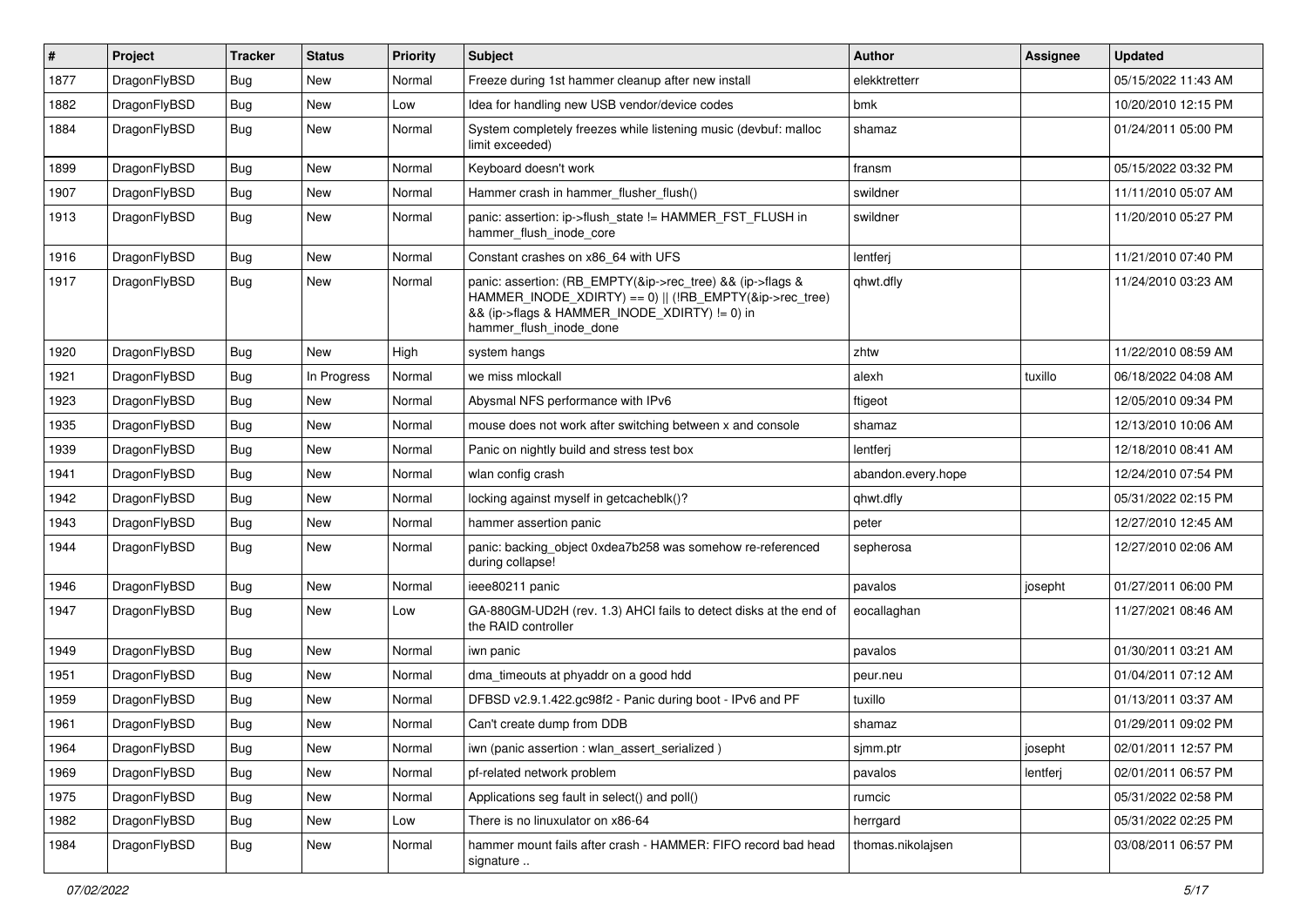| $\vert$ # | Project      | <b>Tracker</b> | <b>Status</b> | <b>Priority</b> | Subject                                                                                    | <b>Author</b> | <b>Assignee</b> | <b>Updated</b>      |
|-----------|--------------|----------------|---------------|-----------------|--------------------------------------------------------------------------------------------|---------------|-----------------|---------------------|
| 1990      | DragonFlyBSD | Bug            | <b>New</b>    | Normal          | /mnt too large to mount                                                                    | peur.neu      |                 | 02/16/2011 11:24 PM |
| 2004      | DragonFlyBSD | Bug            | <b>New</b>    | Normal          | LWKT_WAIT_IPIQ panic                                                                       | steve         |                 | 03/08/2011 05:46 PM |
| 2008      | DragonFlyBSD | Bug            | New           | Normal          | lwkt_setcpu_remote: td->td_flags 00800621 console flood                                    | pavalos       |                 | 03/06/2011 09:37 PM |
| 2013      | DragonFlyBSD | Bug            | In Progress   | Normal          | oversized DMA request loop                                                                 | josepht       |                 | 05/11/2021 04:06 AM |
| 2020      | DragonFlyBSD | Bug            | <b>New</b>    | Low             | Port brcm80211 driver from Linux to DragonFly BSD                                          | studer        |                 | 03/05/2011 10:54 PM |
| 2037      | DragonFlyBSD | Bug            | Feedback      | Normal          | Panic Bad link elm while building packages                                                 | ftigeot       | dillon          | 04/21/2011 07:20 AM |
| 2042      | DragonFlyBSD | Bug            | <b>New</b>    | Normal          | kernel panic, when run boot0cfg                                                            | sepherosa     |                 | 05/31/2022 03:01 PM |
| 2045      | DragonFlyBSD | Bug            | New           | Normal          | ral(4): Fatal trap 12: page fault while in kernel mode (two panics)                        | herrgard      |                 | 11/03/2011 05:34 PM |
| 2048      | DragonFlyBSD | <b>Bug</b>     | <b>New</b>    | Normal          | panic: ffs_sync: rofs mod                                                                  | pavalos       |                 | 04/12/2011 05:45 AM |
| 2051      | DragonFlyBSD | Bug            | <b>New</b>    | Normal          | No ipv6 lan route entry created on 2.10                                                    | ftigeot       |                 | 04/21/2011 10:37 AM |
| 2052      | DragonFlyBSD | Bug            | <b>New</b>    | Normal          | Kernel panic: CPU APIC ID out of range                                                     | Anonymous     |                 | 05/02/2011 11:06 AM |
| 2055      | DragonFlyBSD | Bug            | New           | Normal          | $ssh + IPV6 + bridge \Rightarrow connection freezes$                                       | steve         |                 | 04/24/2011 07:13 PM |
| 2061      | DragonFlyBSD | Bug            | <b>New</b>    | Normal          | USB keyboard boot panic                                                                    | sjg           |                 | 05/04/2012 12:20 AM |
| 2067      | DragonFlyBSD | <b>Bug</b>     | <b>New</b>    | Normal          | sound/pcm: "play interrupt timeout, channel dead"                                          | matthiasr     |                 | 05/11/2021 03:55 AM |
| 2071      | DragonFlyBSD | Bug            | New           | High            | Panic on assertion: (int)(flg->seq - seq) > 0 in hammer_flusher_flush<br>after inode error | vsrinivas     |                 | 06/12/2011 07:59 AM |
| 2072      | DragonFlyBSD | Bug            | New           | Normal          | Fatal trap 12: stopped at lwkt_send_ipiq3                                                  | rumcic        |                 | 05/17/2011 04:12 AM |
| 2075      | DragonFlyBSD | Bug            | <b>New</b>    | Normal          | pflogd on x86_64                                                                           | fanch         |                 | 05/16/2011 04:04 PM |
| 2077      | DragonFlyBSD | Bug            | New           | Normal          | USB devices conflicting                                                                    | srussell      |                 | 05/17/2011 05:12 PM |
| 2078      | DragonFlyBSD | Bug            | <b>New</b>    | Normal          | DFBSD i386 v2.11.0.201.g3ed2f - Panic during installworld into a<br>vn0 device             | tuxillo       |                 | 05/19/2011 07:50 PM |
| 2080      | DragonFlyBSD | Bug            | <b>New</b>    | Normal          | panic: lockmgr thrd_sleep: called from interrupt, ipi, or hard code<br>section             | rumcic        |                 | 05/30/2011 05:06 PM |
| 2081      | DragonFlyBSD | Bug            | Feedback      | Normal          | Panic on device "detach" / "failure"                                                       | vsrinivas     |                 | 02/29/2012 07:11 AM |
| 2082      | DragonFlyBSD | <b>Bug</b>     | <b>New</b>    | Normal          | dfbsd 2.10.1 amd64 - mc port build error with 'bmake bin-install'                          | sun-doctor    |                 | 05/25/2011 07:18 PM |
| 2084      | DragonFlyBSD | Bug            | New           | Normal          | DFBSD v2.11.0.242.g4d317 - panic: zone: entry not free                                     | tuxillo       |                 | 07/03/2012 01:23 AM |
| 2085      | DragonFlyBSD | Bug            | New           | Normal          | panic: assertion: (m->flags & PG_MAPPED) == 0 in<br>vm_page_free_toq                       | vsrinivas     |                 | 06/10/2011 07:48 AM |
| 2090      | DragonFlyBSD | Bug            | Feedback      | Normal          | snd hda does not support headphone automute                                                | justin        |                 | 03/29/2012 08:03 PM |
| 2092      | DragonFlyBSD | <b>Bug</b>     | New           | Normal          | Panic: Bad link elm 0x next->prev != elm                                                   | masterblaster | dillon          | 12/04/2011 12:49 PM |
| 2094      | DragonFlyBSD | <b>Bug</b>     | New           | Normal          | Segfault when gdb printing backtrace from core dump                                        | greenrd       |                 | 06/25/2011 04:14 PM |
| 2095      | DragonFlyBSD | <b>Bug</b>     | New           | Low             | Running installer post-install: Unsupported DFUI transport "                               | greenrd       |                 | 06/26/2011 09:20 AM |
| 2099      | DragonFlyBSD | <b>Bug</b>     | New           | Normal          | page fault panic in vm system                                                              | pavalos       |                 | 07/10/2011 08:51 AM |
| 2100      | DragonFlyBSD | <b>Bug</b>     | Feedback      | Normal          | devfs related panic                                                                        | sepherosa     | alexh           | 07/10/2011 02:29 PM |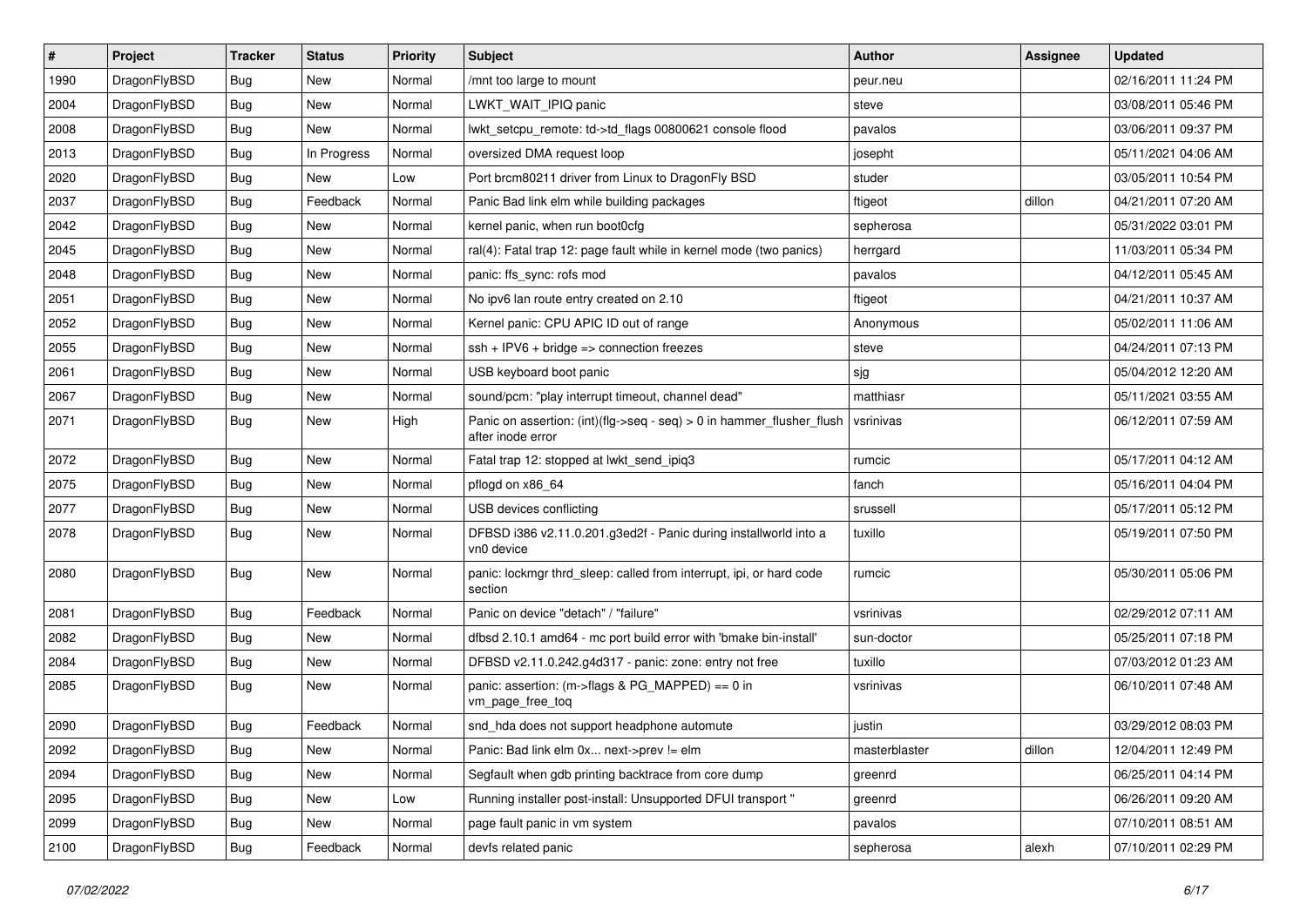| $\vert$ # | Project      | <b>Tracker</b> | <b>Status</b> | <b>Priority</b> | <b>Subject</b>                                                                                             | Author       | Assignee  | <b>Updated</b>      |
|-----------|--------------|----------------|---------------|-----------------|------------------------------------------------------------------------------------------------------------|--------------|-----------|---------------------|
| 2104      | DragonFlyBSD | <b>Bug</b>     | <b>New</b>    | Normal          | network configuration seg. fault on install CD                                                             | navratil     |           | 07/26/2011 07:55 AM |
| 2107      | DragonFlyBSD | <b>Bug</b>     | <b>New</b>    | Normal          | 2.10.1 sata dvd drive issue                                                                                | ausppc       |           | 07/31/2011 08:41 PM |
| 2113      | DragonFlyBSD | <b>Bug</b>     | <b>New</b>    | Normal          | nmalloc threaded program fork leak                                                                         | vsrinivas    | vsrinivas | 08/11/2011 07:25 PM |
| 2115      | DragonFlyBSD | Bug            | <b>New</b>    | Normal          | [msk] system freeze after receive some paquet                                                              | bsdsx        |           | 08/22/2011 10:22 AM |
| 2117      | DragonFlyBSD | Bug            | New           | High            | ACPI and/or bce(4) problem with 2.11.0.673.g0d557 on HP DL380<br>G6                                        | pauska       |           | 08/22/2011 10:15 AM |
| 2123      | DragonFlyBSD | Bug            | <b>New</b>    | Normal          | hammer is losing files                                                                                     | schmir       |           | 08/30/2011 07:56 PM |
| 2124      | DragonFlyBSD | <b>Bug</b>     | <b>New</b>    | Normal          | getty repeating too quickly on port /dev/ttyv0                                                             | sgeorge.ml   |           | 09/01/2011 04:28 AM |
| 2125      | DragonFlyBSD | Bug            | <b>New</b>    | Normal          | Weird garbage in dmesg                                                                                     | herrgard     |           | 08/30/2011 08:04 PM |
| 2129      | DragonFlyBSD | Bug            | <b>New</b>    | Normal          | DFBSD v2.11.0.661.gf9438 i386 - panic: lockmgr thrd_sleep                                                  | tuxillo      |           | 09/05/2011 09:49 AM |
| 2136      | DragonFlyBSD | Bug            | <b>New</b>    | Normal          | socketpair() doesn't free file descriptors on copyout failure                                              | vsrinivas    |           | 04/05/2013 09:13 AM |
| 2138      | DragonFlyBSD | Bug            | <b>New</b>    | Normal          | > 100% CPU usage                                                                                           | robin.carey1 |           | 09/26/2011 12:20 PM |
| 2140      | DragonFlyBSD | <b>Bug</b>     | <b>New</b>    | High            | hammer io delallocate panic with 'duplicate entry' message                                                 | ttw          |           | 10/07/2011 12:22 PM |
| 2141      | DragonFlyBSD | <b>Bug</b>     | New           | Urgent          | loader and/or documentation broken                                                                         | sjg          |           | 01/20/2012 10:51 AM |
| 2153      | DragonFlyBSD | <b>Bug</b>     | <b>New</b>    | Normal          | Too many unuseful warnings at boot                                                                         | juanfra684   |           | 10/18/2011 10:16 PM |
| 2154      | DragonFlyBSD | <b>Bug</b>     | <b>New</b>    | Normal          | vkernel copyout() doesn't return EFAULT on error                                                           | vsrinivas    |           | 10/20/2011 03:53 AM |
| 2158      | DragonFlyBSD | Bug            | New           | Normal          | iwn panics with assertion on boot.                                                                         | eocallaghan  |           | 10/24/2011 04:13 PM |
| 2161      | DragonFlyBSD | <b>Bug</b>     | <b>New</b>    | Normal          | Outdated xorg.conf file gets installed into etc and screws up mouse                                        | eocallaghan  |           | 10/27/2011 01:51 PM |
| 2164      | DragonFlyBSD | <b>Bug</b>     | <b>New</b>    | Normal          | panic on reboot from usb.                                                                                  | eocallaghan  |           | 10/27/2011 09:29 AM |
| 2166      | DragonFlyBSD | Bug            | <b>New</b>    | Normal          | DFBSD v2.13.0.109.g05b9d - Strange lockups                                                                 | tuxillo      |           | 10/29/2011 11:20 AM |
| 2167      | DragonFlyBSD | <b>Bug</b>     | <b>New</b>    | Normal          | shutdown/reboot fails after uptime msg                                                                     | marino       |           | 11/28/2011 03:01 AM |
| 2171      | DragonFlyBSD | Bug            | <b>New</b>    | Normal          | DFBSD v2.13.0.151.gdc8442 - panic: assertion "(*ptep &<br>$(PG_MANAGED PG_V)) == PG_V"$                    | tuxillo      |           | 11/04/2011 05:06 PM |
| 2182      | DragonFlyBSD | <b>Bug</b>     | <b>New</b>    | Normal          | if msk PHY FIFO underrun/overflow                                                                          | nonsolosoft  |           | 09/03/2012 06:39 AM |
| 2199      | DragonFlyBSD | Bug            | New           | Normal          | screen segfaults if utmpx isn't present                                                                    | pavalos      |           | 11/15/2011 10:52 PM |
| 2210      | DragonFlyBSD | <b>Bug</b>     | <b>New</b>    | Normal          | Bugtracker cannot assign default project for new users                                                     | ahuete.devel |           | 11/17/2011 11:30 AM |
| 2224      | DragonFlyBSD | Bug            | New           | Normal          | v2.13.0.291.gaa7ec - Panic on fq while installing world                                                    | tuxillo      |           | 11/18/2011 01:40 AM |
| 2245      | DragonFlyBSD | Bug            | New           | Normal          | panic: assertion "ref < &td->td_toks_end" failed in lwkt_gettoken at<br>/usr/src/sys/kern/lwkt_token.c:588 | juanfra684   |           | 11/22/2011 07:41 PM |
| 2248      | DragonFlyBSD | Bug            | New           | Normal          | sysctl panic                                                                                               | pavalos      |           | 11/23/2011 06:23 PM |
| 2250      | DragonFlyBSD | <b>Bug</b>     | New           | Normal          | Kernel panic                                                                                               | adamk        |           | 11/23/2018 01:10 AM |
| 2252      | DragonFlyBSD | <b>Bug</b>     | New           | Low             | snd_hda not useable if loaded via /boot/loader.conf                                                        | xbit         | swildner  | 12/14/2011 12:23 AM |
| 2254      | DragonFlyBSD | <b>Bug</b>     | New           | Normal          | panic: assertion "ref < &td->td_toks_end" failed in lwkt_gettoken at<br>/usr/src/sys/kern/lwkt_token.c:588 | eocallaghan  |           | 12/05/2011 10:21 PM |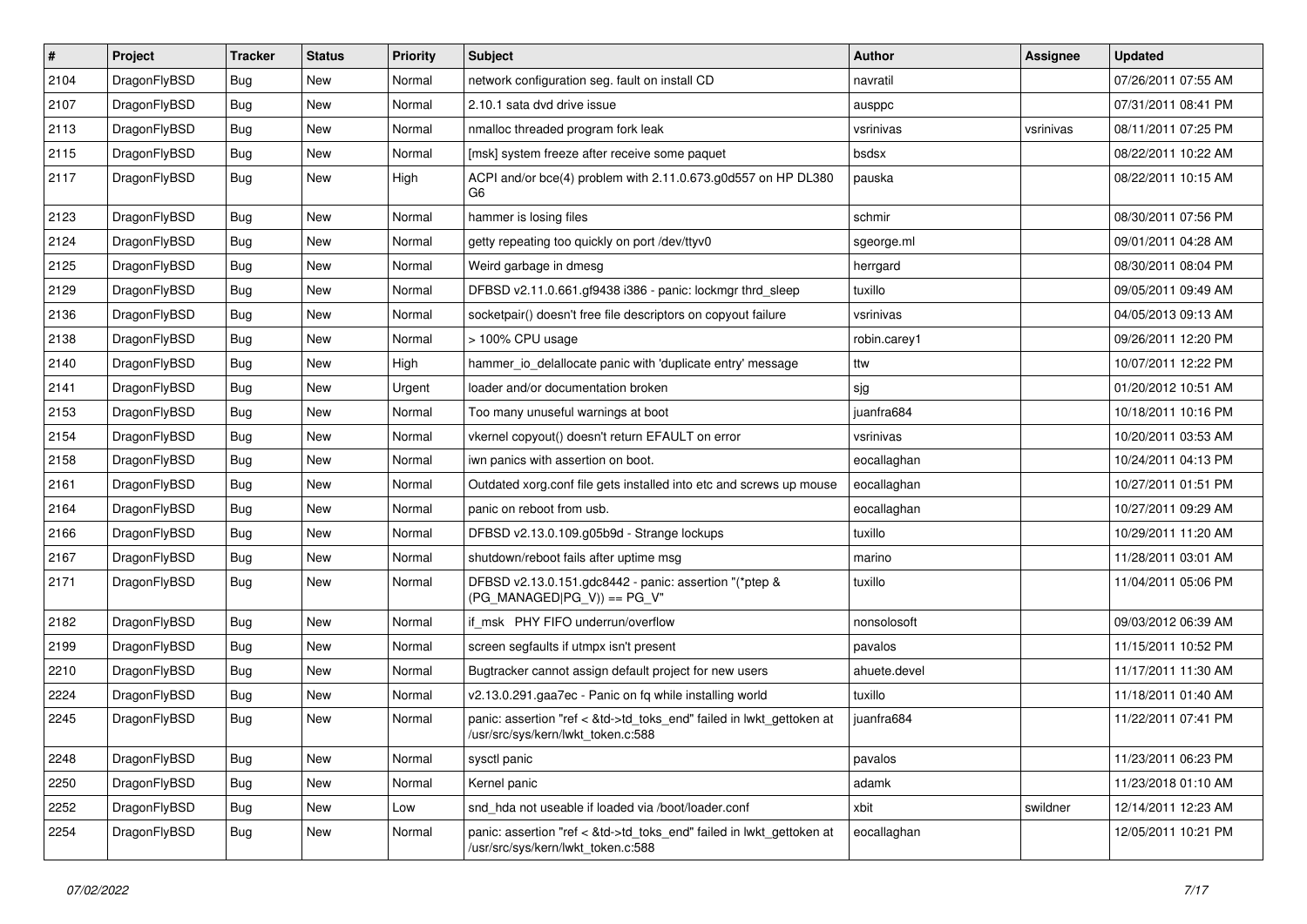| $\vert$ # | <b>Project</b> | <b>Tracker</b> | <b>Status</b> | <b>Priority</b> | <b>Subject</b>                                                                               | Author            | Assignee  | <b>Updated</b>      |
|-----------|----------------|----------------|---------------|-----------------|----------------------------------------------------------------------------------------------|-------------------|-----------|---------------------|
| 2265      | DragonFlyBSD   | Bug            | <b>New</b>    | Normal          | mbsrtowcs does not properly handle invalid mbstate t in ps                                   | c.turner1         | swildner  | 01/10/2012 07:56 PM |
| 2282      | DragonFlyBSD   | <b>Bug</b>     | In Progress   | Normal          | gdb segfaults with certain corefiles                                                         | tuxillo           |           | 01/18/2012 04:40 PM |
| 2283      | DragonFlyBSD   | <b>Bug</b>     | New           | Normal          | DFBSD DragonFly v2.13.0.957.g4f459 - pmap_release: page<br>should already be gone 0xc27120bc | tuxillo           |           | 01/23/2012 03:03 AM |
| 2287      | DragonFlyBSD   | <b>Bug</b>     | <b>New</b>    | Normal          | HAMMER(ROOT) Illegal UNDO TAIL signature at<br>300000001967c000                              | y0n3t4n1          |           | 11/07/2018 01:22 AM |
| 2288      | DragonFlyBSD   | <b>Bug</b>     | Feedback      | Normal          | Random IO performance loss introduced since January 1st                                      | lentferj          |           | 01/23/2013 04:21 PM |
| 2292      | DragonFlyBSD   | <b>Bug</b>     | <b>New</b>    | Normal          | re interface with jumbo frames (mtu larger than 1500) hangs after<br>some traffic            | Anonymous         |           | 01/31/2012 12:11 AM |
| 2296      | DragonFlyBSD   | <b>Bug</b>     | In Progress   | High            | panic: assertion "m->wire count > 0" failed                                                  | thomas.nikolajsen |           | 08/30/2012 06:09 AM |
| 2297      | DragonFlyBSD   | <b>Bug</b>     | <b>New</b>    | Normal          | strange NFS (client) error messages / problems                                               | Anonymous         |           | 02/19/2012 02:59 PM |
| 2306      | DragonFlyBSD   | <b>Bug</b>     | <b>New</b>    | Normal          | a crash starts the kernel debugger in text mode, but just reboots in X                       | phma              |           | 02/11/2012 08:02 PM |
| 2308      | DragonFlyBSD   | Bug            | <b>New</b>    | Normal          | System freeze when unloading snd hda                                                         | jaydg             |           | 02/19/2012 07:15 AM |
| 2311      | DragonFlyBSD   | <b>Bug</b>     | <b>New</b>    | Normal          | Xorg crash having something to do with drm                                                   | phma              |           | 02/22/2012 09:59 AM |
| 2316      | DragonFlyBSD   | <b>Bug</b>     | <b>New</b>    | Normal          | Ungraceful invalid password handling for adding a new user in the<br>installer               | rune              |           | 04/27/2012 11:23 PM |
| 2319      | DragonFlyBSD   | Bug            | New           | Normal          | crypt/passwd forward compat                                                                  | c.turner1         |           | 02/28/2012 12:39 PM |
| 2324      | DragonFlyBSD   | <b>Bug</b>     | <b>New</b>    | Normal          | natacotrol support > 2TB not working even after the ftigeot patch                            | zenny             |           | 03/03/2012 01:00 AM |
| 2329      | DragonFlyBSD   | <b>Bug</b>     | <b>New</b>    | Normal          | ibm x3550 & acpi                                                                             | ano               |           | 06/03/2014 11:37 AM |
| 2331      | DragonFlyBSD   | <b>Bug</b>     | <b>New</b>    | Normal          | reading mouse mode from unopen file descriptor hangs mouse<br>driver                         | phma              |           | 03/14/2012 09:43 AM |
| 2345      | DragonFlyBSD   | <b>Bug</b>     | In Progress   | Normal          | DFBSD v3.1.0.457.gd679f - NFS panic on diskless station                                      | tuxillo           |           | 04/07/2012 05:22 PM |
| 2347      | DragonFlyBSD   | Bug            | Feedback      | High            | Hammer PFSes destroy does not give back full space allocated to<br><b>PFS</b>                | sgeorge           |           | 07/19/2012 01:11 AM |
| 2351      | DragonFlyBSD   | <b>Bug</b>     | In Progress   | Normal          | DFBSD v3.1.0.579.g44ccf - Stuck during startup, random freezes                               | tuxillo           |           | 04/24/2012 08:21 AM |
| 2353      | DragonFlyBSD   | <b>Bug</b>     | In Progress   | Normal          | panic: assertion "gd->gd_spinlocks_wr == 0" failed in<br>bsd4 schedulerclock                 | jaydg             | alexh     | 11/28/2012 01:57 AM |
| 2358      | DragonFlyBSD   | <b>Bug</b>     | In Progress   | Normal          | DFBSD v3.0.2.32.g928ca - panic: hammer: insufficient undo FIFO<br>space!                     | tuxillo           | tuxillo   | 05/10/2021 02:50 AM |
| 2360      | DragonFlyBSD   | <b>Bug</b>     | In Progress   | Normal          | Wishlist: virtio driver import                                                               | vsrinivas         |           | 06/04/2022 04:16 AM |
| 2369      | DragonFlyBSD   | <b>Bug</b>     | <b>New</b>    | Normal          | panic: Bad link elm 0xffffffe07edf6068 next->prev != elm                                     | jaydg             |           | 08/15/2012 03:04 AM |
| 2370      | DragonFlyBSD   | <b>Bug</b>     | <b>New</b>    | Normal          | panic: ffs_valloc: dup alloc                                                                 | marino            | vsrinivas | 02/01/2013 09:28 AM |
| 2371      | DragonFlyBSD   | Bug            | New           | Normal          | Timezone problem with America/Sao Paulo                                                      | raitech           |           | 05/17/2012 01:42 PM |
| 2387      | DragonFlyBSD   | Bug            | New           | Normal          | hammer ignores -t during dedup                                                               | phma              |           | 06/17/2012 12:30 PM |
| 2389      | DragonFlyBSD   | Bug            | New           | Normal          | computer crashed while listing processes                                                     | phma              |           | 06/18/2012 02:49 PM |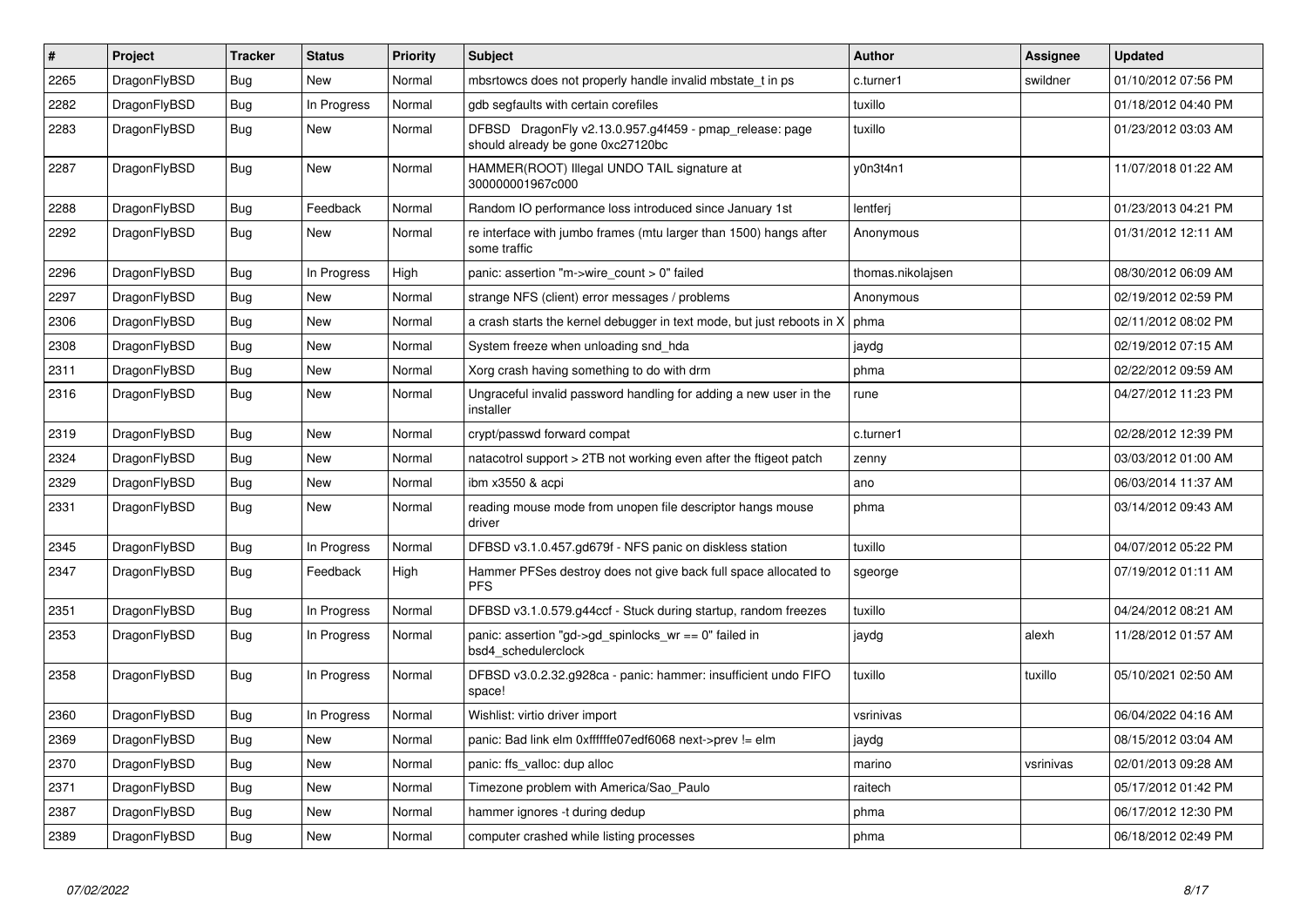| #    | Project      | <b>Tracker</b> | <b>Status</b> | <b>Priority</b> | Subject                                                                                                                      | Author            | Assignee | <b>Updated</b>      |
|------|--------------|----------------|---------------|-----------------|------------------------------------------------------------------------------------------------------------------------------|-------------------|----------|---------------------|
| 2391 | DragonFlyBSD | Bug            | In Progress   | Normal          | System lock with ahci and acpi enabled on ATI RS690 chipset with<br>SMB600 sata controller                                   | jorisgio          | vadaszi  | 06/03/2015 03:51 PM |
| 2396 | DragonFlyBSD | Bug            | Feedback      | High            | Latest 3.1 development version core dumps while destroying master<br><b>PFS</b>                                              | sgeorge           |          | 01/23/2013 04:10 PM |
| 2403 | DragonFlyBSD | Bug            | <b>New</b>    | Low             | newfs -E doesn't handle /dev/serno device names properly                                                                     | ftigeot           |          | 08/17/2012 05:07 AM |
| 2412 | DragonFlyBSD | <b>Bug</b>     | New           | Normal          | wlan0 fails to get address via dhclient                                                                                      | nonsolosoft       |          | 08/30/2012 05:55 AM |
| 2414 | DragonFlyBSD | <b>Bug</b>     | In Progress   | Normal          | Lenovo S10 acpi freeze (not new)                                                                                             | davshao           |          | 05/11/2021 04:13 AM |
| 2416 | DragonFlyBSD | Bug            | New           | Normal          | 'entry can be removed on mounted nfs filesystem                                                                              | ftigeot           | tuxillo  | 06/03/2014 04:40 AM |
| 2421 | DragonFlyBSD | <b>Bug</b>     | <b>New</b>    | High            | Kernel panic: vm fault: page 0xc0f70000 not busy!                                                                            | lentferj          |          | 10/03/2012 08:16 AM |
| 2423 | DragonFlyBSD | Bug            | New           | Urgent          | After multiple panics/locks, hitting KKASSERT in<br>hammer init cursor                                                       | rumcic            |          | 09/18/2012 02:28 AM |
| 2430 | DragonFlyBSD | Bug            | <b>New</b>    | Normal          | Alternate Password Hash method                                                                                               | robin.carey1      |          | 10/07/2012 06:28 AM |
| 2434 | DragonFlyBSD | Bug            | <b>New</b>    | Normal          | BTX Halted - Boot fails on USB/GUI                                                                                           | lucmv             |          | 10/17/2012 08:12 PM |
| 2436 | DragonFlyBSD | Bug            | New           | Normal          | panic: assertion "lp->lwp qcpu == dd->cpuid" failed in<br>dfly_acquire_curproc                                               | thomas.nikolajsen |          | 01/23/2013 11:07 AM |
| 2444 | DragonFlyBSD | Bug            | <b>New</b>    | Normal          | Crash during Hammer overnight cleanup                                                                                        | justin            |          | 11/04/2012 07:58 AM |
| 2453 | DragonFlyBSD | <b>Bug</b>     | <b>New</b>    | Normal          | panic: assertion "gd->gd spinlocks == $0$ " failed                                                                           | Johannes.Hofmann  |          | 11/12/2012 12:54 PM |
| 2459 | DragonFlyBSD | Bug            | Feedback      | Normal          | apic problems with HP Probook 4510s                                                                                          | thowe             |          | 11/27/2021 08:22 AM |
| 2473 | DragonFlyBSD | Bug            | <b>New</b>    | Normal          | Kernel crash when trying to up the wpi0 device (Dfly<br>v3.3.0.758.g47388-DEVELOPMENT)                                       | tomaz             |          | 02/24/2014 08:50 AM |
| 2489 | DragonFlyBSD | Bug            | <b>New</b>    | Normal          | nmalloc doesn't cache VA for allocations > 8KB                                                                               | vsrinivas         |          | 06/10/2014 05:51 AM |
| 2490 | DragonFlyBSD | Bug            | New           | Normal          | nmalloc should color addresses to avoid cache bank conflictsw                                                                | vsrinivas         |          | 06/10/2014 05:51 AM |
| 2493 | DragonFlyBSD | <b>Bug</b>     | <b>New</b>    | Normal          | vidcontrol: invalid video mode name                                                                                          | Svarov            |          | 01/24/2013 09:55 AM |
| 2495 | DragonFlyBSD | Bug            | New           | High            | DFBSD v3.3.0.960.g553fe7 - ocnt != 0" failed in<br>prop_object_release                                                       | tuxillo           |          | 05/31/2022 04:08 PM |
| 2496 | DragonFlyBSD | Bug            | New           | Normal          | NTFS malloc limit exceeded                                                                                                   | plasmob           | tuxillo  | 02/19/2013 08:47 AM |
| 2498 | DragonFlyBSD | Bug            | <b>New</b>    | Normal          | DFBSD v3.2.2-RELEASE - LIST_FIRST(&bp->b_dep) == NULL"<br>failed in vfs_vmio_release                                         | tuxillo           |          | 05/31/2022 04:09 PM |
| 2499 | DragonFlyBSD | Bug            | In Progress   | Urgent          | DRAGONFLY_3_2 lockd not responding correctly                                                                                 | Nerzhul           |          | 01/22/2013 12:47 PM |
| 2509 | DragonFlyBSD | Bug            | New           | Normal          | Redefinition of DIRBLKSIZ in restore(8)                                                                                      | swildner          |          | 06/04/2022 04:40 AM |
| 2520 | DragonFlyBSD | Bug            | New           | Normal          | panic: assertion "IS_SERIALIZED((ifp->if_serializer))" failed in<br>if_default_serialize_assert at /usr/src/sys/net/if.c:437 | ano               |          | 03/09/2013 12:14 AM |
| 2526 | DragonFlyBSD | <b>Bug</b>     | New           | Normal          | hammer cleanup doesn't run on first day of DST                                                                               | pavalos           |          | 10/18/2016 05:28 PM |
| 2529 | DragonFlyBSD | Bug            | New           | Low             | Sundance network adapter is not detected and attached                                                                        | kworr             |          | 03/25/2013 02:29 AM |
| 2531 | DragonFlyBSD | <b>Bug</b>     | New           | Normal          | camcontrol fails to disable APM                                                                                              | m.lombardi85      |          | 03/23/2013 12:28 PM |
| 2535 | DragonFlyBSD | <b>Bug</b>     | New           | Normal          | Imap processes apparentlt blocked on disk I/O                                                                                | ftigeot           |          | 04/02/2013 09:31 AM |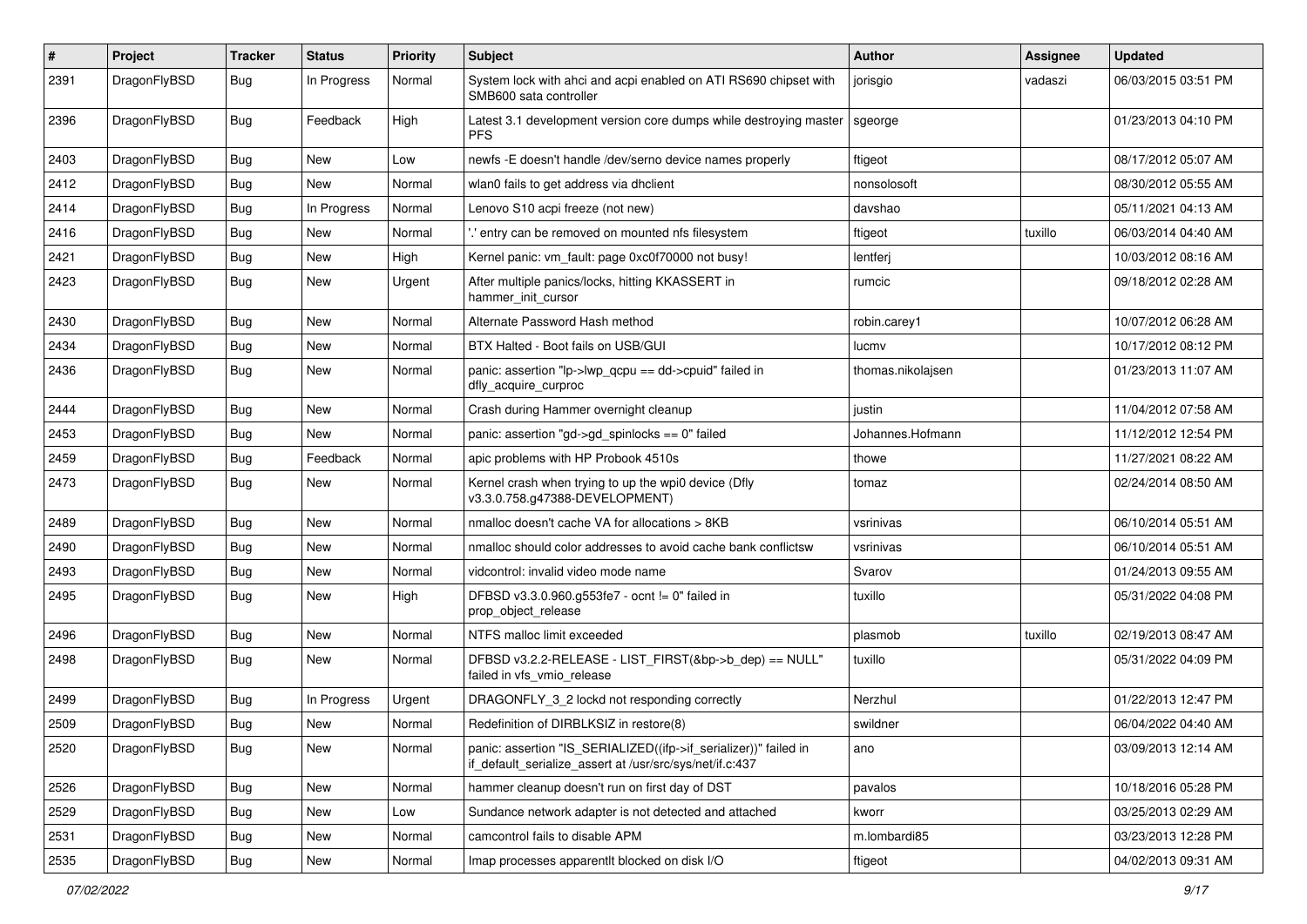| $\sharp$ | <b>Project</b> | <b>Tracker</b> | <b>Status</b> | <b>Priority</b> | <b>Subject</b>                                                                                                 | <b>Author</b>     | <b>Assignee</b> | <b>Updated</b>      |
|----------|----------------|----------------|---------------|-----------------|----------------------------------------------------------------------------------------------------------------|-------------------|-----------------|---------------------|
| 2544     | DragonFlyBSD   | <b>Bug</b>     | New           | Normal          | live DVD system boot (menu option 1) caused db> prompt on<br>PE1950                                            | estrabd           |                 | 05/11/2021 03:54 AM |
| 2547     | DragonFlyBSD   | <b>Bug</b>     | New           | High            | crashed while doing a dry run of pkg_rolling-replace                                                           | phma              |                 | 04/18/2013 10:40 PM |
| 2549     | DragonFlyBSD   | <b>Bug</b>     | In Progress   | Normal          | netgraph7: Kernel page fault.                                                                                  | russiane39        | nant            | 05/10/2013 11:20 PM |
| 2552     | DragonFlyBSD   | Bug            | <b>New</b>    | Low             | hammer recovery should indicate progress                                                                       | phma              |                 | 05/03/2013 12:13 AM |
| 2556     | DragonFlyBSD   | Bug            | Feedback      | Normal          | DragonFly v3.5.0.81.gd3479 - Process signal weirdness                                                          | tuxillo           |                 | 12/17/2013 03:48 PM |
| 2557     | DragonFlyBSD   | <b>Bug</b>     | New           | Normal          | stock 3.4.1 kernel halts during booting if dm and dm_target_crypt<br>are loaded and RAID controller is present | phma              |                 | 05/12/2013 10:38 PM |
| 2565     | DragonFlyBSD   | <b>Bug</b>     | <b>New</b>    | Normal          | "ifconfig ix0 up" panic                                                                                        | Itpig402a         |                 | 06/03/2013 05:46 AM |
| 2568     | DragonFlyBSD   | <b>Bug</b>     | <b>New</b>    | Normal          | <b>AHCI</b> panic                                                                                              | josepht           |                 | 06/07/2013 05:52 PM |
| 2569     | DragonFlyBSD   | <b>Bug</b>     | <b>New</b>    | Normal          | ctime NFS                                                                                                      | ferney            |                 | 08/11/2013 04:35 AM |
| 2577     | DragonFlyBSD   | <b>Bug</b>     | New           | Normal          | virtio-blk iops performance is cpu limited on high end devices                                                 | gjs278            | vsrinivas       | 08/01/2013 02:28 PM |
| 2585     | DragonFlyBSD   | <b>Bug</b>     | New           | Normal          | Dfly 3.4.3 on ESXi 5.1, HP Smart Array P410 passthrough<br>recognised, but not functioning                     | yggdrasil         | swildner        | 05/09/2022 08:14 AM |
| 2586     | DragonFlyBSD   | <b>Bug</b>     | <b>New</b>    | Normal          | pf: "modulate" state seems problematic                                                                         | srussell          |                 | 09/25/2013 07:36 PM |
| 2587     | DragonFlyBSD   | <b>Bug</b>     | <b>New</b>    | Normal          | SATA DVD writer not detected by DragonFly                                                                      | srussell          |                 | 09/04/2020 08:55 AM |
| 2595     | DragonFlyBSD   | <b>Bug</b>     | <b>New</b>    | Normal          | DragonFly 3.4.3 crashes on SUN Blade X6250 with Qlogic ISP 2432<br>FC card                                     | Turvamies         |                 | 10/07/2013 11:53 AM |
| 2598     | DragonFlyBSD   | <b>Bug</b>     | <b>New</b>    | Normal          | i386 via USB Booting                                                                                           | mbzadegan         |                 | 10/21/2013 02:28 AM |
| 2604     | DragonFlyBSD   | <b>Bug</b>     | New           | Normal          | dell laptop does not boot with LATEST                                                                          | isenmann          |                 | 11/20/2013 02:07 AM |
| 2609     | DragonFlyBSD   | Bug            | New           | Normal          | master: panic: assertion<br>'LWKT TOKEN HELD ANY(vm object token(object))" failed in<br>swp_pager_lookup       | thomas.nikolajsen |                 | 11/28/2013 11:36 AM |
| 2611     | DragonFlyBSD   | <b>Bug</b>     | <b>New</b>    | Normal          | Change in IP address results in network not working                                                            | phma              |                 | 12/05/2013 07:55 PM |
| 2617     | DragonFlyBSD   | Bug            | Feedback      | Normal          | Possible issue with wireless mouse on 3.6 release                                                              | FilippoMo         |                 | 01/14/2015 03:42 PM |
| 2618     | DragonFlyBSD   | Bug            | <b>New</b>    | Normal          | mouse problem on RELEASE-3 6 0                                                                                 | FilippoMo         |                 | 12/20/2013 03:26 AM |
| 2619     | DragonFlyBSD   | <b>Bug</b>     | New           | Normal          | DragonFly 3.6 can't be installed on a 6TB volume                                                               | ftigeot           |                 | 02/23/2014 11:55 PM |
| 2620     | DragonFlyBSD   | <b>Bug</b>     | New           | Normal          | moused problem                                                                                                 | FilippoMo         |                 | 12/20/2013 10:32 AM |
| 2621     | DragonFlyBSD   | <b>Bug</b>     | <b>New</b>    | Normal          | core dump using cdrom                                                                                          | nonsolosoft       |                 | 12/27/2013 12:43 AM |
| 2622     | DragonFlyBSD   | Bug            | <b>New</b>    | Normal          | VAIO FIT15E fn keys support                                                                                    | nonsolosoft       |                 | 12/31/2013 01:31 AM |
| 2626     | DragonFlyBSD   | <b>Bug</b>     | New           | Normal          | iwn driver drops with error: "firmware error 'iwn_intr: fatal firmware<br>error""                              | rodyaj            |                 | 01/09/2014 05:50 AM |
| 2629     | DragonFlyBSD   | <b>Bug</b>     | <b>New</b>    | Normal          | Replace gcc44 with llvm34, clang34, and libc++                                                                 | tuxillo           |                 | 06/02/2014 02:30 PM |
| 2630     | DragonFlyBSD   | Bug            | New           | Normal          | Bring in latest iconv fixes from FreeBSD10 as well as csmapper<br>updates                                      | tuxillo           |                 | 05/11/2021 03:54 AM |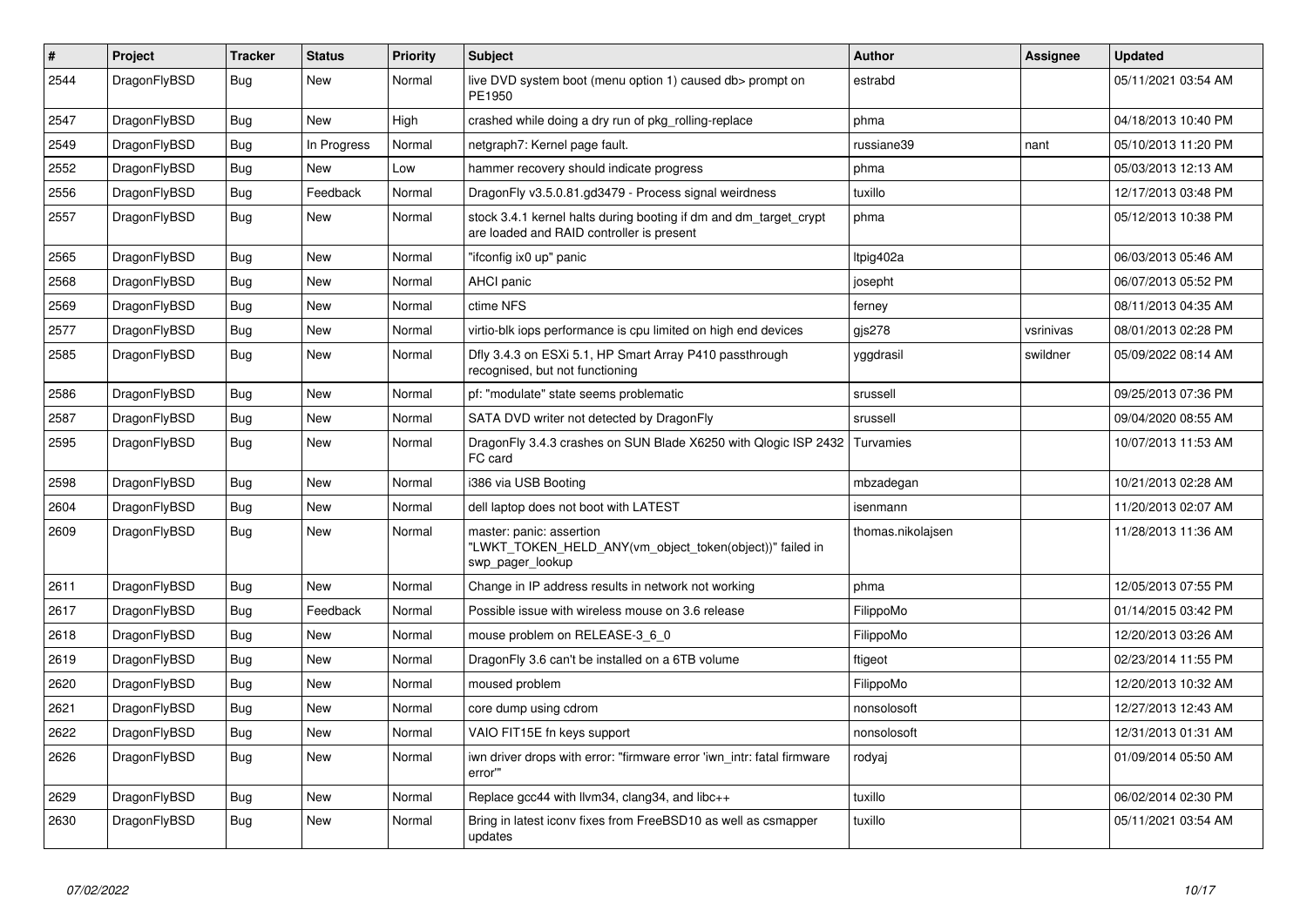| $\sharp$ | Project      | <b>Tracker</b> | <b>Status</b> | <b>Priority</b> | Subject                                                                                                   | Author           | Assignee | <b>Updated</b>      |
|----------|--------------|----------------|---------------|-----------------|-----------------------------------------------------------------------------------------------------------|------------------|----------|---------------------|
| 2631     | DragonFlyBSD | Bug            | In Progress   | Low             | Verify library versioning current with full package build and switch it<br>on (after publishing packages) | tuxillo          |          | 05/11/2021 04:06 AM |
| 2636     | DragonFlyBSD | Bug            | Feedback      | Low             | Add -x flag to iostat (a la solaris)                                                                      | tuxillo          |          | 05/11/2021 04:07 AM |
| 2638     | DragonFlyBSD | <b>Bug</b>     | Feedback      | High            | Fix machdep.pmap mmu optimize                                                                             | tuxillo          |          | 05/11/2021 04:07 AM |
| 2641     | DragonFlyBSD | Bug            | <b>New</b>    | Normal          | Panic when loading natapci as module                                                                      | tuxillo          |          | 05/11/2021 03:54 AM |
| 2644     | DragonFlyBSD | <b>Bug</b>     | Feedback      | Normal          | 3.6.0-REL trap 9 on boot                                                                                  | memmerto         |          | 11/27/2021 08:08 AM |
| 2645     | DragonFlyBSD | <b>Bug</b>     | <b>New</b>    | Normal          | panic with dsched fq and ioprio                                                                           | jyoung15         |          | 02/20/2014 07:29 AM |
| 2647     | DragonFlyBSD | <b>Bug</b>     | New           | Normal          | HAMMER panic on 3.6.0                                                                                     | tuxillo          |          | 05/11/2021 03:54 AM |
| 2652     | DragonFlyBSD | Bug            | New           | Normal          | 189a0ff3761b47  ix: Implement MSI-X support locks up Lenovo<br>S10 Intel Atom n270                        | davshao          |          | 05/14/2014 01:55 AM |
| 2657     | DragonFlyBSD | Bug            | <b>New</b>    | High            | Needs acl to migrate our servers                                                                          | ferney           |          | 03/31/2014 11:37 AM |
| 2674     | DragonFlyBSD | <b>Bug</b>     | New           | Normal          | <b>GPT Support</b>                                                                                        | ftigeot          |          | 12/28/2015 02:54 PM |
| 2675     | DragonFlyBSD | <b>Bug</b>     | <b>New</b>    | Low             | Ultimate N WiFi Link 5300 get iwn_intr: fatal firmware error on 5GHz                                      | revuwa           |          | 05/11/2021 04:07 AM |
| 2680     | DragonFlyBSD | <b>Bug</b>     | <b>New</b>    | Low             | boot0cfg update makes box unbootable                                                                      | herrgard         |          | 06/10/2014 06:02 AM |
| 2687     | DragonFlyBSD | <b>Bug</b>     | <b>New</b>    | Normal          | natacontrol software RAID in installer                                                                    | csmelosky        |          | 06/22/2014 12:03 PM |
| 2688     | DragonFlyBSD | Bug            | New           | Normal          | 67613368bdda7 Fix wrong checks for U4B presence Asrock Z77M<br>difficulty detecting USB keyboard          | davshao          |          | 06/28/2014 07:08 PM |
| 2708     | DragonFlyBSD | Bug            | <b>New</b>    | Normal          | unable to send TCP nor UDP on age(4) interface                                                            | dermiste         |          | 05/11/2021 03:54 AM |
| 2712     | DragonFlyBSD | <b>Bug</b>     | <b>New</b>    | Normal          | connect(2) returns EINVAL when retrying after ECONNREFUSED                                                | jorisgio         |          | 08/14/2014 05:31 PM |
| 2731     | DragonFlyBSD | <b>Bug</b>     | In Progress   | Normal          | Screen full of random colors when starting Xorg with Intel Haswell<br>HD Graphics P4600                   | jkatzmaier       |          | 11/12/2014 04:08 PM |
| 2735     | DragonFlyBSD | <b>Bug</b>     | <b>New</b>    | Urgent          | iwn panics SYSSASSERT                                                                                     | cnb              |          | 05/11/2021 03:55 AM |
| 2736     | DragonFlyBSD | <b>Bug</b>     | <b>New</b>    | High            | kernel panics on acpi_timer_probe function                                                                | cnb              |          | 05/11/2021 03:55 AM |
| 2738     | DragonFlyBSD | <b>Bug</b>     | New           | Normal          | Hammer: Strange behavior when trying to recover old version of<br>moved file                              | roland           |          | 11/20/2014 08:02 AM |
| 2746     | DragonFlyBSD | <b>Bug</b>     | <b>New</b>    | Normal          | some fraction of xterms started from the xmonad window manager<br>get killed with SIGALRM                 | isenmann         | profmakx | 12/28/2014 02:51 AM |
| 2788     | DragonFlyBSD | <b>Bug</b>     | <b>New</b>    | Normal          | ioctl GSLICEINFO: Not working for vnode slice                                                             | mneumann         |          | 02/12/2015 07:49 AM |
| 2797     | DragonFlyBSD | Bug            | In Progress   | Low             | vkernels with & without machdep.pmap_mmu_optimize                                                         | yellowrabbit2010 |          | 11/27/2021 08:06 AM |
| 2799     | DragonFlyBSD | <b>Bug</b>     | <b>New</b>    | Normal          | Fatal trap 12 caused by moused(8) -p/dev/cual0                                                            | opvalues         |          | 03/04/2015 11:01 PM |
| 2802     | DragonFlyBSD | Bug            | New           | Normal          | USB Wifi urtwn0 crash from cd boot                                                                        | opvalues         |          | 03/10/2015 01:07 AM |
| 2803     | DragonFlyBSD | Bug            | New           | Normal          | HAMMER: Warning: UNDO area too small!                                                                     | ftigeot          |          | 03/11/2015 03:42 PM |
| 2806     | DragonFlyBSD | <b>Bug</b>     | New           | Normal          | failed to configure a link-local address on ath0 (errno = 22)                                             | Chingyuan        |          | 05/25/2021 01:00 AM |
| 2808     | DragonFlyBSD | <b>Bug</b>     | New           | Normal          | X freeze by switching between X and VT - results in black screen                                          | lukesky333       |          | 05/11/2021 03:55 AM |
| 2809     | DragonFlyBSD | <b>Bug</b>     | New           | Normal          | hammer mirror-stream                                                                                      | masu             |          | 04/10/2015 12:33 AM |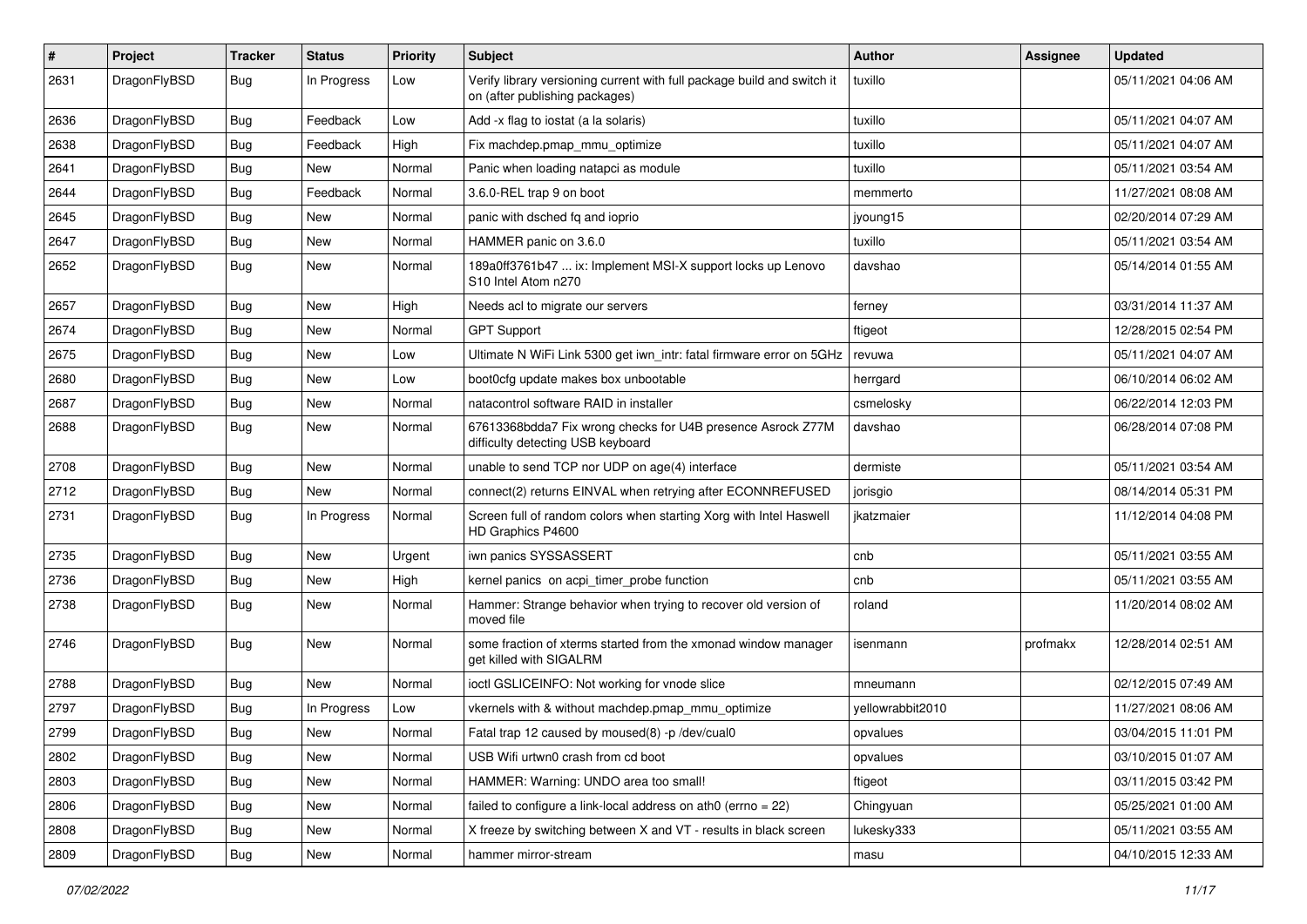| #    | Project      | <b>Tracker</b> | <b>Status</b> | <b>Priority</b> | Subject                                                                                                                                                  | Author           | <b>Assignee</b> | <b>Updated</b>      |
|------|--------------|----------------|---------------|-----------------|----------------------------------------------------------------------------------------------------------------------------------------------------------|------------------|-----------------|---------------------|
| 2812 | DragonFlyBSD | Bug            | <b>New</b>    | Normal          | Panic on Intel DE3815TYKHE                                                                                                                               | tmorp            |                 | 05/14/2015 03:14 PM |
| 2816 | DragonFlyBSD | <b>Bug</b>     | <b>New</b>    | Normal          | A multitasking process being debugged can get stuck                                                                                                      | phma             |                 | 05/19/2015 03:57 AM |
| 2819 | DragonFlyBSD | Bug            | In Progress   | Normal          | Random micro system freezes after a week of uptime                                                                                                       | ftigeot          | dillon          | 08/16/2015 08:46 PM |
| 2820 | DragonFlyBSD | Bug            | New           | Normal          | TP-Link USB Wi-Fi adapter cannot be reattached to the system                                                                                             | shamaz           |                 | 05/22/2015 09:45 PM |
| 2822 | DragonFlyBSD | Bug            | <b>New</b>    | Normal          | USB 3.0 stick throws "reading primary partition table: error<br>accessing offset 000[] for 152" error, while the stick works on any<br>other OS I tested | revuwa           | profmakx        | 06/29/2015 05:56 AM |
| 2825 | DragonFlyBSD | Bug            | New           | High            | 3x dhclient = hanging system (objcache exhausted)                                                                                                        | jaccovonb        | sepherosa       | 05/11/2021 03:55 AM |
| 2828 | DragonFlyBSD | Bug            | New           | High            | On AMD APUs and Bulldozer CPUs, the machdep.cpu_idle_hlt<br>sysctl should be 3 by default                                                                | vadaszi          | vadaszi         | 05/11/2021 04:07 AM |
| 2835 | DragonFlyBSD | Bug            | New           | Normal          | /usr/include/c++/5.0/bits/c++locale.h likes<br>POSIX_C_SOURCE>=200809                                                                                    | davshao          |                 | 11/18/2015 03:40 AM |
| 2840 | DragonFlyBSD | Bug            | <b>New</b>    | Normal          | wrong voltage is reported                                                                                                                                | yellowrabbit2010 |                 | 09/11/2015 06:09 PM |
| 2852 | DragonFlyBSD | Bug            | New           | Normal          | Hammer File System - hangs on undo during system boot / mount -<br>will not recover on DragonFlyBSD newer than 3.6.0                                     | abale            |                 | 05/11/2021 04:07 AM |
| 2857 | DragonFlyBSD | Bug            | <b>New</b>    | Normal          | hammer stalls via bitcoin-gt                                                                                                                             | tkusumi          |                 | 11/30/2015 06:52 AM |
| 2858 | DragonFlyBSD | Bug            | <b>New</b>    | Low             | Installer "Local or UTC" question should have "No" selected by<br>default.                                                                               | cgag             |                 | 12/02/2015 01:18 PM |
| 2859 | DragonFlyBSD | Bug            | <b>New</b>    | Low             | Installer configuration menu always highlights "Select timezone", no<br>matter which step was last completed.                                            | cgag             |                 | 12/02/2015 01:54 PM |
| 2863 | DragonFlyBSD | Bug            | New           | Normal          | HAMMER synch tid is zero                                                                                                                                 | shamaz           |                 | 12/12/2015 11:24 PM |
| 2870 | DragonFlyBSD | Bug            | New           | High            | Broken text and icons when glamor acceleration is used                                                                                                   | 375gnu           | ftigeot         | 01/31/2016 12:13 AM |
| 2874 | DragonFlyBSD | Bug            | <b>New</b>    | Normal          | make world DESTDIR=/emptydir fails                                                                                                                       | pascii           |                 | 12/25/2015 07:04 AM |
| 2877 | DragonFlyBSD | Bug            | New           | Low             | sed fails when working with UTF-8 locale and non-UTF symbols                                                                                             | arcade@b1t.name  |                 | 12/30/2015 11:20 AM |
| 2878 | DragonFlyBSD | Bug            | <b>New</b>    | Low             | [fix] CCVER problem when using clang and cpu extensions<br>(intrinsics)                                                                                  | arcade@b1t.name  |                 | 06/24/2016 04:25 AM |
| 2881 | DragonFlyBSD | <b>Bug</b>     | <b>New</b>    | Normal          | Pulseaudio hangs/resets system when starting X11                                                                                                         | mneumann         |                 | 01/09/2016 03:08 AM |
| 2882 | DragonFlyBSD | Bug            | New           | Low             | bridge sends packets from individual interfaces                                                                                                          | arcade@b1t.name  |                 | 01/09/2016 12:43 PM |
| 2886 | DragonFlyBSD | Bug            | New           | Normal          | dragonfly mail agent: sending a testmail causes high system load                                                                                         | worf             |                 | 02/05/2016 05:53 AM |
| 2887 | DragonFlyBSD | Bug            | New           | Low             | Missing extattr_namespace_to_string and<br>extattr_string_to_namespace functions                                                                         | rubenk           |                 | 02/06/2016 05:09 AM |
| 2890 | DragonFlyBSD | <b>Bug</b>     | <b>New</b>    | Normal          | not able to boot usb installer on Toshiba Chromebook 2                                                                                                   | johnnywhishbone  |                 | 02/22/2016 03:42 AM |
| 2891 | DragonFlyBSD | Bug            | New           | Normal          | Kernel panic in IEEE802.11 related code                                                                                                                  | shamaz           |                 | 05/29/2016 05:49 PM |
| 2892 | DragonFlyBSD | <b>Bug</b>     | <b>New</b>    | Normal          | swap_pager:indefinite wait bufferf error                                                                                                                 | Ihmwzy           |                 | 02/21/2016 10:32 PM |
| 2898 | DragonFlyBSD | <b>Bug</b>     | New           | Normal          | HAMMER panic                                                                                                                                             | pavalos          |                 | 11/03/2018 07:05 AM |
| 2915 | DragonFlyBSD | <b>Bug</b>     | New           | High            | Hammer mirror-copy problem                                                                                                                               | t_dfbsd          |                 | 08/25/2016 05:28 AM |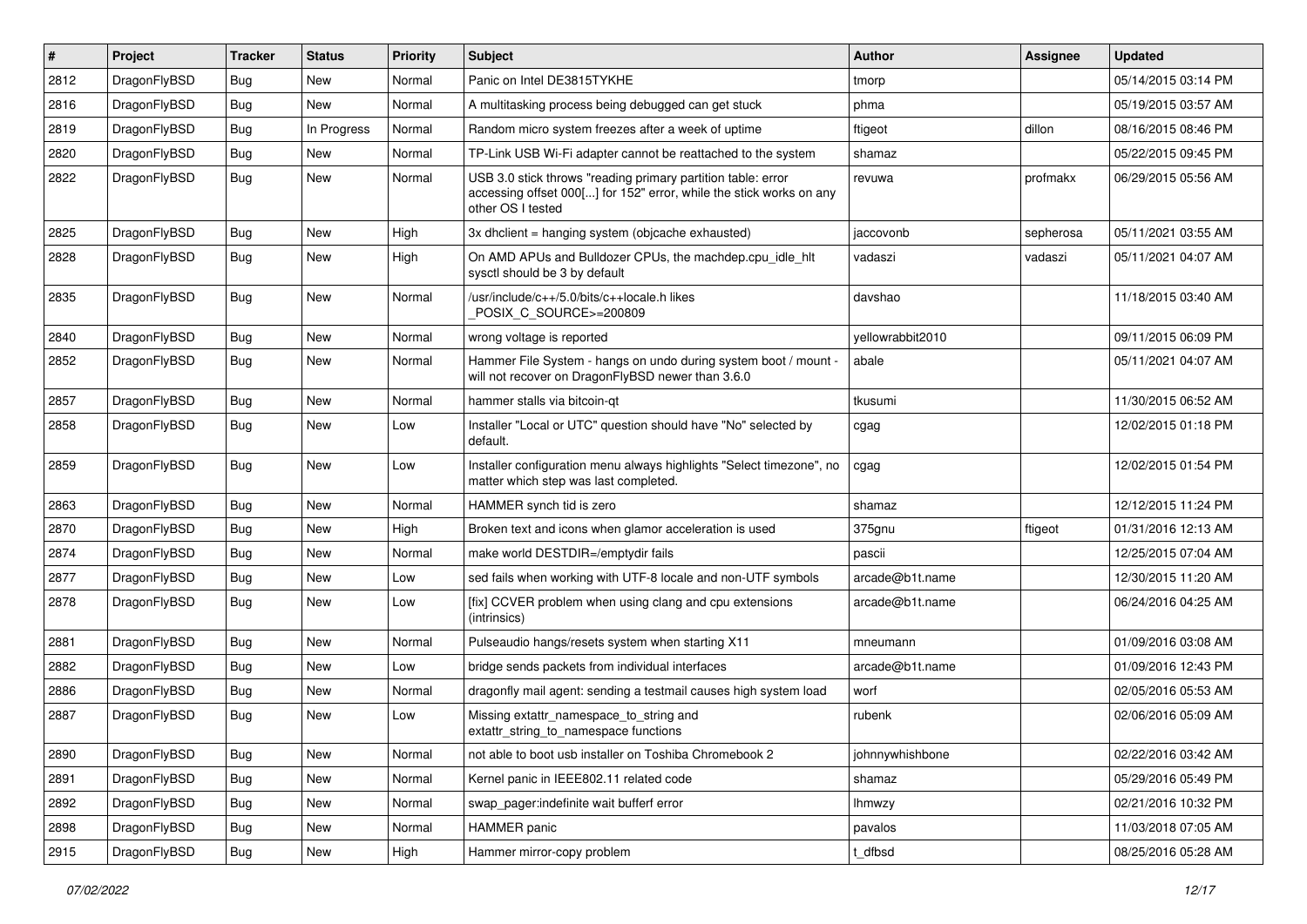| #    | Project      | <b>Tracker</b> | <b>Status</b> | <b>Priority</b> | Subject                                                                                                 | <b>Author</b>          | Assignee | <b>Updated</b>      |
|------|--------------|----------------|---------------|-----------------|---------------------------------------------------------------------------------------------------------|------------------------|----------|---------------------|
| 2917 | DragonFlyBSD | Bug            | <b>New</b>    | Normal          | da8: reading primary partition table: error accessing offset<br>000000000000 for 512                    | liweitianux            |          | 05/11/2021 08:43 PM |
| 2924 | DragonFlyBSD | <b>Bug</b>     | <b>New</b>    | Normal          | cat -v fails to tag characters in extended table with M- prefix with<br>some locales                    | sevan                  |          | 07/11/2016 07:18 AM |
| 2930 | DragonFlyBSD | Bug            | <b>New</b>    | High            | 'objcache' causes panic during 'nfs_readdir'                                                            | tofergus               |          | 07/26/2016 01:09 PM |
| 2931 | DragonFlyBSD | <b>Bug</b>     | New           | Low             | 'gdb' of 'vkernel' unable to print backtrace                                                            | tofergus               |          | 07/26/2016 01:51 PM |
| 2936 | DragonFlyBSD | <b>Bug</b>     | <b>New</b>    | Normal          | loader.efi crashes while loading kernel                                                                 | spaceille              |          | 08/20/2016 06:17 AM |
| 2957 | DragonFlyBSD | <b>Bug</b>     | Feedback      | Normal          | swapoff -a followed by swapon -a doesn't give your swap back                                            | neilb                  |          | 10/09/2016 04:17 AM |
| 2958 | DragonFlyBSD | <b>Bug</b>     | Feedback      | Normal          | Hammer FS dies during pruning after massive write load                                                  | neilb                  |          | 10/11/2016 04:20 AM |
| 2970 | DragonFlyBSD | <b>Bug</b>     | New           | Normal          | kernel 4.7: "Is -I" causes panic on UDF filesystem: "bgetvp -<br>overlapping buffer"                    | peeter                 |          | 12/21/2016 02:46 AM |
| 2972 | DragonFlyBSD | <b>Bug</b>     | <b>New</b>    | Normal          | ipfw3 "deny to me" does not work correctly                                                              | mneumann               |          | 12/27/2016 12:11 PM |
| 2994 | DragonFlyBSD | <b>Bug</b>     | <b>New</b>    | Normal          | Intermittent boot hangs after git: hammer - HAMMER Version 7                                            | davshao                |          | 03/30/2017 02:06 PM |
| 3006 | DragonFlyBSD | <b>Bug</b>     | New           | Normal          | boot0cfg: panic in kern udev.c in function udev dict set cstr when<br>installing in VirtualBox          | MichiGreat             |          | 04/01/2017 02:22 PM |
| 3011 | DragonFlyBSD | <b>Bug</b>     | In Progress   | Normal          | dragonfly/sys/dev/netif/re/re.c: suspicious code?                                                       | dcb                    |          | 07/29/2017 01:26 AM |
| 3018 | DragonFlyBSD | <b>Bug</b>     | New           | Normal          | sys/bus/u4b/wlan/if_run.c:5464]: (style) Redundant condition                                            | dcb                    |          | 04/11/2017 11:26 AM |
| 3021 | DragonFlyBSD | Bug            | In Progress   | Normal          | sys/dev/drm/i915/i915_gem_stolen.c:115]: (error) Signed integer<br>overflow for expression '65535<<20'  | dcb                    |          | 04/11/2017 12:46 PM |
| 3022 | DragonFlyBSD | <b>Bug</b>     | <b>New</b>    | Normal          | sys/dev/netif/ath/ath/if ath.c:2142: strange bitmask?                                                   | dcb                    |          | 04/11/2017 11:49 AM |
| 3024 | DragonFlyBSD | <b>Bug</b>     | <b>New</b>    | Low             | sys/dev/netif/wi/if_wi.c:1090]: (style) Redundant condition                                             | dcb                    |          | 04/11/2017 11:56 AM |
| 3025 | DragonFlyBSD | <b>Bug</b>     | New           | Normal          | sys/dev/powermng/powernow/powernow.c:284: bad comparison?                                               | dcb                    |          | 09/23/2017 07:45 AM |
| 3028 | DragonFlyBSD | <b>Bug</b>     | In Progress   | Normal          | installer: confusion of set/get disk encryption passphrase dialogs                                      | liweitianux            | tuxillo  | 06/03/2022 05:13 PM |
| 3029 | DragonFlyBSD | <b>Bug</b>     | New           | Normal          | Running DflyBSD 4.8 on FreeBSD bhyve as a guest                                                         | iron                   |          | 05/13/2022 04:33 AM |
| 3035 | DragonFlyBSD | <b>Bug</b>     | New           | Normal          | panic: assertion "cpu >= 0 && cpu < ncpus" failed in netisr_cpuport<br>at /usr/src/sys/net/netisr2.h:87 | masu                   |          | 05/11/2017 01:24 AM |
| 3036 | DragonFlyBSD | <b>Bug</b>     | <b>New</b>    | Normal          | panic in icmp_redirect_start() ASSERT_IN_NETISR(0)                                                      | tautolog               |          | 05/11/2017 07:27 PM |
| 3047 | DragonFlyBSD | <b>Bug</b>     | <b>New</b>    | Normal          | <b>HAMMER critical write error</b>                                                                      | samuel                 |          | 06/19/2019 09:50 AM |
| 3049 | DragonFlyBSD | <b>Bug</b>     | <b>New</b>    | Normal          | panic DragonFly v4.8.1-RELEASE by mounting a malformed<br>msdosfs image [12.128]                        | open.source@ribose.com |          | 08/14/2017 02:53 AM |
| 3051 | DragonFlyBSD | <b>Bug</b>     | New           | Normal          | panic DragonFly v4.8.1-RELEASE by mounting a malformed NTFS<br>image [12.000]                           | open.source@ribose.com |          | 08/14/2017 03:20 AM |
| 3052 | DragonFlyBSD | <b>Bug</b>     | New           | Normal          | panic DragonFly v4.8.1-RELEASE by mounting a malformed NTFS<br>image [64.000]                           | open.source@ribose.com |          | 08/14/2017 03:22 AM |
| 3076 | DragonFlyBSD | Bug            | New           | Normal          | sys/dev/netif/ig hal/e1000 ich8lan.c:1594: sanity checking mixup?                                       | dcb                    |          | 10/11/2017 01:58 AM |
| 3089 | DragonFlyBSD | <b>Bug</b>     | In Progress   | Normal          | vtnet(4) - disable TCP checksum offload by default                                                      | jlane                  | vadaszi  | 05/11/2021 04:14 AM |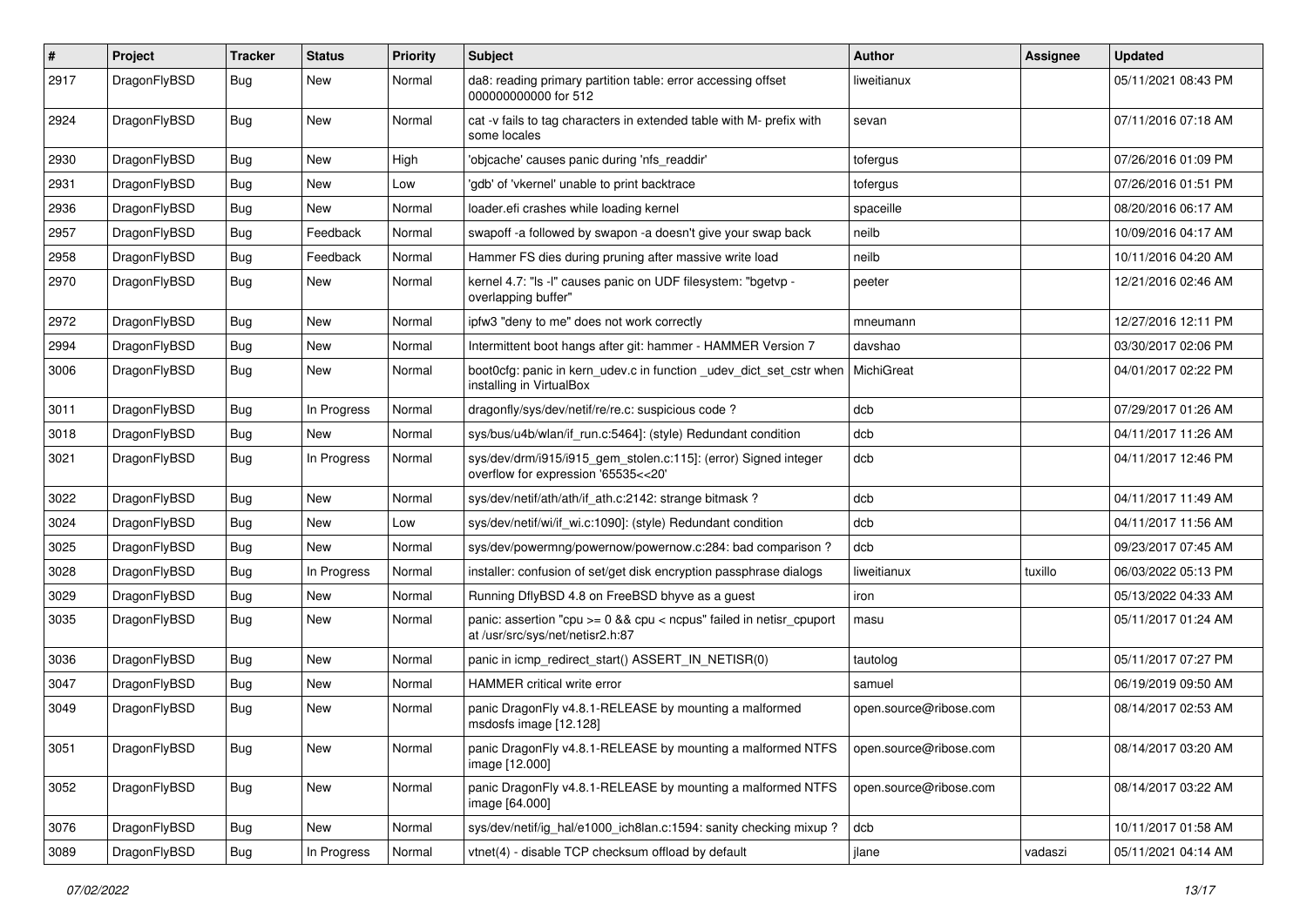| $\vert$ # | Project      | <b>Tracker</b> | <b>Status</b> | <b>Priority</b> | Subject                                                                                                                                                     | Author          | Assignee | <b>Updated</b>      |
|-----------|--------------|----------------|---------------|-----------------|-------------------------------------------------------------------------------------------------------------------------------------------------------------|-----------------|----------|---------------------|
| 3101      | DragonFlyBSD | Bug            | <b>New</b>    | Low             | PFI CGI install not working in dragonflybsd 5.0.1 USB install                                                                                               | bnegre82        |          | 05/11/2021 04:14 AM |
| 3107      | DragonFlyBSD | <b>Bug</b>     | <b>New</b>    | Low             | ACPI interrupt storm when loading i915 on Lenovo T460                                                                                                       | oyvinht         |          | 07/15/2020 07:01 AM |
| 3110      | DragonFlyBSD | <b>Bug</b>     | New           | Normal          | crash with ipfw3 under load                                                                                                                                 | bnegre82        |          | 12/09/2017 06:22 AM |
| 3111      | DragonFlyBSD | Bug            | In Progress   | High            | Mouse lags every second heavily under X11                                                                                                                   | mneumann        |          | 12/12/2017 09:46 PM |
| 3113      | DragonFlyBSD | Bug            | In Progress   | Urgent          | Booting vKernel fails due being out of swap space                                                                                                           | tcullen         |          | 05/11/2021 04:14 AM |
| 3116      | DragonFlyBSD | <b>Bug</b>     | New           | Normal          | da0 detects on very big volume if to _remove_usb install stick and<br>reboot on Intel NUC5PPYH                                                              | dpostolov       |          | 01/07/2018 09:40 PM |
| 3117      | DragonFlyBSD | Bug            | New           | Normal          | Problem with colours if "intel" video-driver used                                                                                                           | dpostolov       |          | 01/07/2018 11:35 PM |
| 3120      | DragonFlyBSD | Bug            | <b>New</b>    | Normal          | Intel AC 8260 firmware does not load                                                                                                                        | Vintodrimmer    |          | 08/28/2018 03:30 AM |
| 3124      | DragonFlyBSD | Bug            | <b>New</b>    | High            | DragonFlyBSD 5.0.2 with Hammer2 with UEFI install doesn't boot                                                                                              | wiesl           |          | 06/18/2019 05:07 AM |
| 3129      | DragonFlyBSD | Bug            | New           | High            | Kernel panic with 5.2.0 on A2SDi-4C-HLN4F                                                                                                                   | stateless       |          | 04/24/2018 12:50 AM |
| 3132      | DragonFlyBSD | Bug            | <b>New</b>    | Low             | unifdef mined                                                                                                                                               | bcallah         |          | 04/26/2018 08:34 PM |
| 3134      | DragonFlyBSD | <b>Bug</b>     | New           | Normal          | RFC 3021 (/31 networks) appear to be unsupported                                                                                                            | jailbird        |          | 05/16/2018 11:03 PM |
| 3139      | DragonFlyBSD | Bug            | New           | Normal          | USB Mouse Does Not Work in DragonflyBSD guest on VirtualBox                                                                                                 | chiguy1256      |          | 06/24/2018 10:14 PM |
| 3141      | DragonFlyBSD | <b>Bug</b>     | <b>New</b>    | Normal          | dhclient blocks boot process                                                                                                                                | rowo            |          | 12/16/2018 11:01 AM |
| 3143      | DragonFlyBSD | <b>Bug</b>     | New           | Normal          | assertion "0" failed in hammer2 inode xop chain sync                                                                                                        | cbin            |          | 07/18/2018 12:50 PM |
| 3152      | DragonFlyBSD | Bug            | Feedback      | Normal          | Console's size in ttyv0 and single user mode is sticking to 80x25,<br>while ttyv1 can make use of the whole screen                                          | overtime        |          | 02/24/2019 01:08 AM |
| 3157      | DragonFlyBSD | <b>Bug</b>     | New           | Normal          | TP-Link UE300 not working in 5.2-RELEASE                                                                                                                    | tuxillo         |          | 11/15/2018 02:08 PM |
| 3165      | DragonFlyBSD | Bug            | <b>New</b>    | Normal          | Looping at boot time                                                                                                                                        | gop             |          | 12/28/2018 01:04 PM |
| 3170      | DragonFlyBSD | <b>Bug</b>     | New           | Normal          | repeatable nfsd crash                                                                                                                                       | tse             |          | 06/11/2020 05:52 AM |
| 3184      | DragonFlyBSD | Bug            | <b>New</b>    | Normal          | tsleep(9) return value when PCATCH specified                                                                                                                | tkusumi         |          | 04/03/2019 06:49 AM |
| 3189      | DragonFlyBSD | Bug            | New           | Normal          | Allow DragonFly Mail Agent to accept an alternate config via<br>command line switch                                                                         | iang            |          | 08/16/2021 12:42 AM |
| 3194      | DragonFlyBSD | Bug            | New           | High            | Hammer kernel crash on mirror-stream of PFS after upgrade<br>(assertion "cursor->flags &<br>HAMMER_CURSOR_ITERATE_CHECK" failed in<br>hammer_btree_iterate) | Anonymous       |          | 06/29/2019 01:32 PM |
| 3196      | DragonFlyBSD | <b>Bug</b>     | <b>New</b>    | Normal          | test issue after redmine upgrade (2)                                                                                                                        | tuxillo         |          | 07/05/2019 04:33 AM |
| 3197      | DragonFlyBSD | Bug            | <b>New</b>    | Normal          | DragonFly upgrades                                                                                                                                          | tse             |          | 04/18/2020 04:18 PM |
| 3199      | DragonFlyBSD | Bug            | New           | Normal          | PFS label not found panic                                                                                                                                   | tse             |          | 08/21/2019 03:51 AM |
| 3205      | DragonFlyBSD | <b>Bug</b>     | Feedback      | High            | Go compiler net test failing                                                                                                                                | t dfbsd         | tuxillo  | 05/10/2021 02:45 AM |
| 3208      | DragonFlyBSD | <b>Bug</b>     | New           | Normal          | Crash related to nfsd                                                                                                                                       | tse             |          | 06/11/2020 05:52 AM |
| 3209      | DragonFlyBSD | Bug            | New           | Normal          | svc has some minor bugs                                                                                                                                     | arcade@b1t.name |          | 10/24/2019 09:08 AM |
| 3215      | DragonFlyBSD | <b>Bug</b>     | New           | Normal          | Hang in tcdrain(3) after write(3)                                                                                                                           | noloader        |          | 11/25/2019 03:08 PM |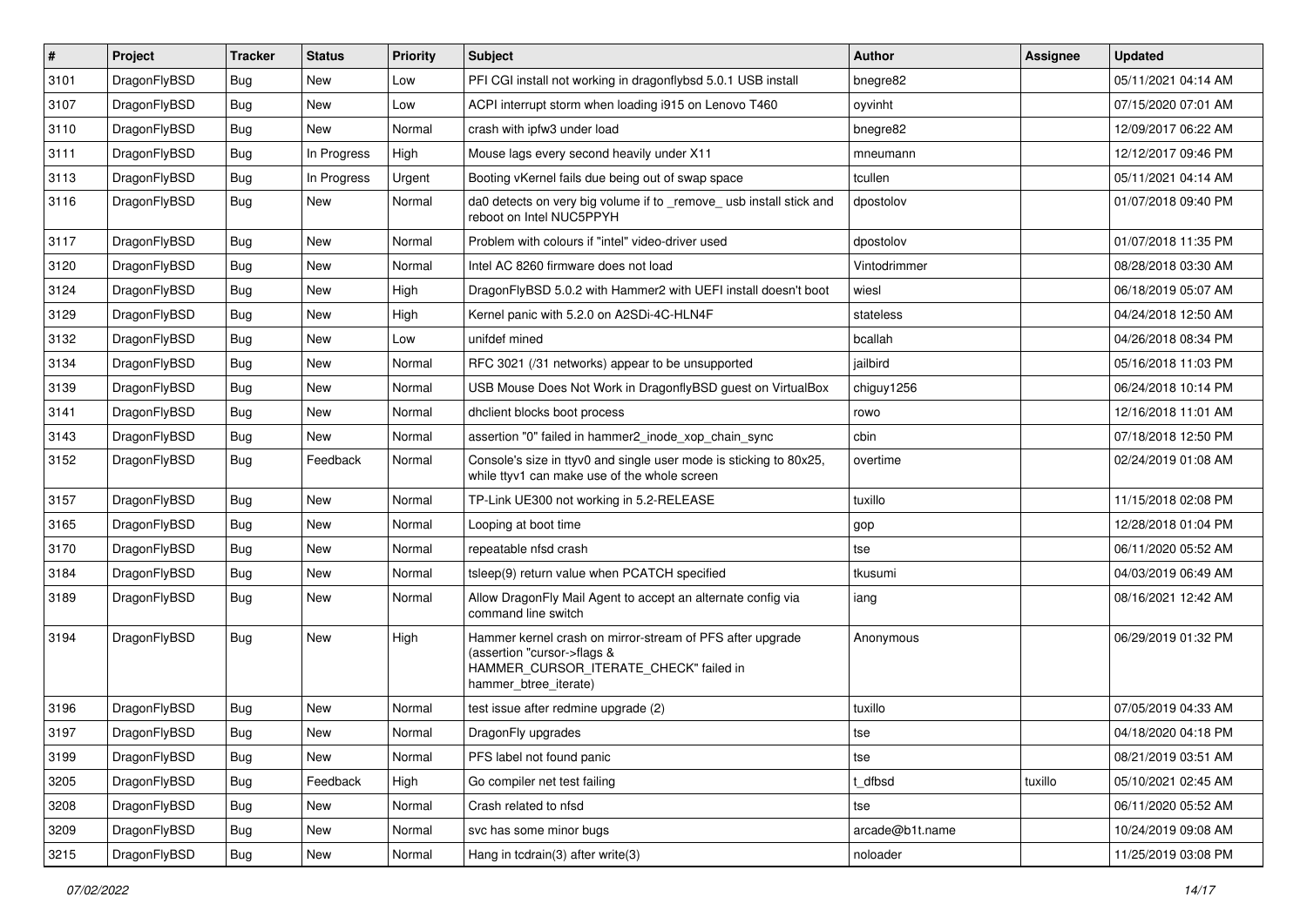| $\sharp$ | Project      | <b>Tracker</b> | <b>Status</b> | <b>Priority</b> | Subject                                                                                    | Author            | Assignee | <b>Updated</b>      |
|----------|--------------|----------------|---------------|-----------------|--------------------------------------------------------------------------------------------|-------------------|----------|---------------------|
| 3217     | DragonFlyBSD | <b>Bug</b>     | New           | Normal          | rescue tools: make install fails if rescue folder doesn't exist                            | t dfbsd           |          | 11/27/2019 08:16 PM |
| 3218     | DragonFlyBSD | Bug            | New           | Normal          | Kernel panics are not sent to comconsole when booted over EFI                              | mqudsi            |          | 12/02/2019 08:52 PM |
| 3219     | DragonFlyBSD | <b>Bug</b>     | New           | Normal          | x11/xorg port can not be build                                                             | <b>UlasSAYGIN</b> |          | 03/31/2020 08:57 AM |
| 3222     | DragonFlyBSD | <b>Bug</b>     | New           | Normal          | gcc - undefined reference to ' atomic load' (missing libatomic?)                           | mneumann          |          | 02/08/2020 02:45 AM |
| 3224     | DragonFlyBSD | Bug            | <b>New</b>    | Normal          | Kernel panic when trying to ping6                                                          | zhtw              |          | 03/08/2020 08:55 AM |
| 3225     | DragonFlyBSD | Bug            | <b>New</b>    | Normal          | nfsd freeze when using gemu                                                                | tse               |          | 03/17/2020 11:52 AM |
| 3226     | DragonFlyBSD | Bug            | New           | Normal          | Xorg freezes in vm: thread stuck in "objtrm1"                                              | peeter            |          | 04/08/2020 02:10 AM |
| 3228     | DragonFlyBSD | <b>Bug</b>     | New           | Low             | pfi kif unref: state refcount $\leq$ 0 in dmesg                                            | justin            |          | 03/05/2021 06:39 AM |
| 3231     | DragonFlyBSD | <b>Bug</b>     | New           | Normal          | wifi drops on 5.8                                                                          | tse               |          | 04/06/2020 05:08 AM |
| 3235     | DragonFlyBSD | Bug            | <b>New</b>    | Normal          | Kernel panic in devfs_vnops.c                                                              | mneumann          |          | 04/28/2020 07:00 AM |
| 3238     | DragonFlyBSD | <b>Bug</b>     | New           | Normal          | race conditions when printing from vkernel console                                         | piecuch           |          | 05/19/2020 02:50 PM |
| 3239     | DragonFlyBSD | Bug            | New           | Normal          | unable to SIGKILL glitched emacs                                                           | piecuch           |          | 05/26/2020 03:30 AM |
| 3240     | DragonFlyBSD | <b>Bug</b>     | New           | High            | compile error because of openssl with /usr/dports/security/rhash for<br>mysql 8 install    | <b>UlasSAYGIN</b> |          | 06/04/2020 08:05 AM |
| 3243     | DragonFlyBSD | Bug            | New           | Normal          | SMART status not reported properly for SSD disks                                           | daftaupe          |          | 09/09/2020 11:03 PM |
| 3245     | DragonFlyBSD | <b>Bug</b>     | <b>New</b>    | Normal          | panic: free: guard1x fail, i915 load from loader.conf                                      | polachok          |          | 08/21/2020 10:36 AM |
| 3246     | DragonFlyBSD | Bug            | <b>New</b>    | Normal          | HAMMER2 unable to handle ENOSPC properly                                                   | tkusumi           |          | 09/04/2020 11:11 AM |
| 3247     | DragonFlyBSD | <b>Bug</b>     | <b>New</b>    | Normal          | Kernel panic doing nothing much                                                            | phma              |          | 09/12/2020 11:40 PM |
| 3249     | DragonFlyBSD | <b>Bug</b>     | New           | Normal          | HAMMER2 fsync(2) not working properly                                                      | tkusumi           |          | 09/21/2020 07:07 AM |
| 3252     | DragonFlyBSD | <b>Bug</b>     | <b>New</b>    | Normal          | tcsetattr/tcgetattr set errno incorrectly on non-TTY                                       | tonyc             |          | 10/26/2020 09:34 PM |
| 3266     | DragonFlyBSD | Bug            | New           | High            | Filesystems broken due to "KKASSERT(count &<br>TOK_COUNTMASK);"                            | tkusumi           |          | 03/15/2021 01:21 PM |
| 3269     | DragonFlyBSD | Bug            | In Progress   | Normal          | Is double-buffer'd buf still required by HAMMER2 ?                                         | tkusumi           |          | 05/12/2021 04:09 PM |
| 3278     | DragonFlyBSD | <b>Bug</b>     | <b>New</b>    | Normal          | Second screen image is distorted                                                           | arcade@b1t.name   |          | 07/10/2021 03:36 AM |
| 3280     | DragonFlyBSD | Bug            | New           | Normal          | KMS console and i915(4) not working in 6.0                                                 | cmusser           |          | 07/10/2021 03:35 AM |
| 3281     | DragonFlyBSD | <b>Bug</b>     | New           | Normal          | Crash after leaving unattended for a while                                                 | bhaible           |          | 07/10/2021 03:32 AM |
| 3282     | DragonFlyBSD | <b>Bug</b>     | <b>New</b>    | Normal          | unexpected errno value from fopen()                                                        | bhaible           |          | 07/10/2021 03:34 AM |
| 3283     | DragonFlyBSD | Bug            | New           | Normal          | mknodat() cannot create FIFOs                                                              | bhaible           |          | 07/10/2021 03:34 AM |
| 3284     | DragonFlyBSD | <b>Bug</b>     | New           | Normal          | Wrong towlower() result for U+038A                                                         | bhaible           |          | 07/10/2021 03:34 AM |
| 3295     | DragonFlyBSD | Bug            | In Progress   | Normal          | Adapt devel/libvirt for nvmm                                                               | tuxillo           | tuxillo  | 11/03/2021 04:56 PM |
| 3298     | DragonFlyBSD | <b>Bug</b>     | New           | Normal          | Running "w" and having logged in via XDM through VNC, "w" prints<br>an extra error message | piecuch           |          | 10/25/2021 09:16 AM |
| 3299     | DragonFlyBSD | <b>Bug</b>     | In Progress   | Normal          | DragonFlyBSD reports utterly wrong uptime (most of the time, right<br>after booting in)    | adrian            |          | 11/11/2021 01:43 PM |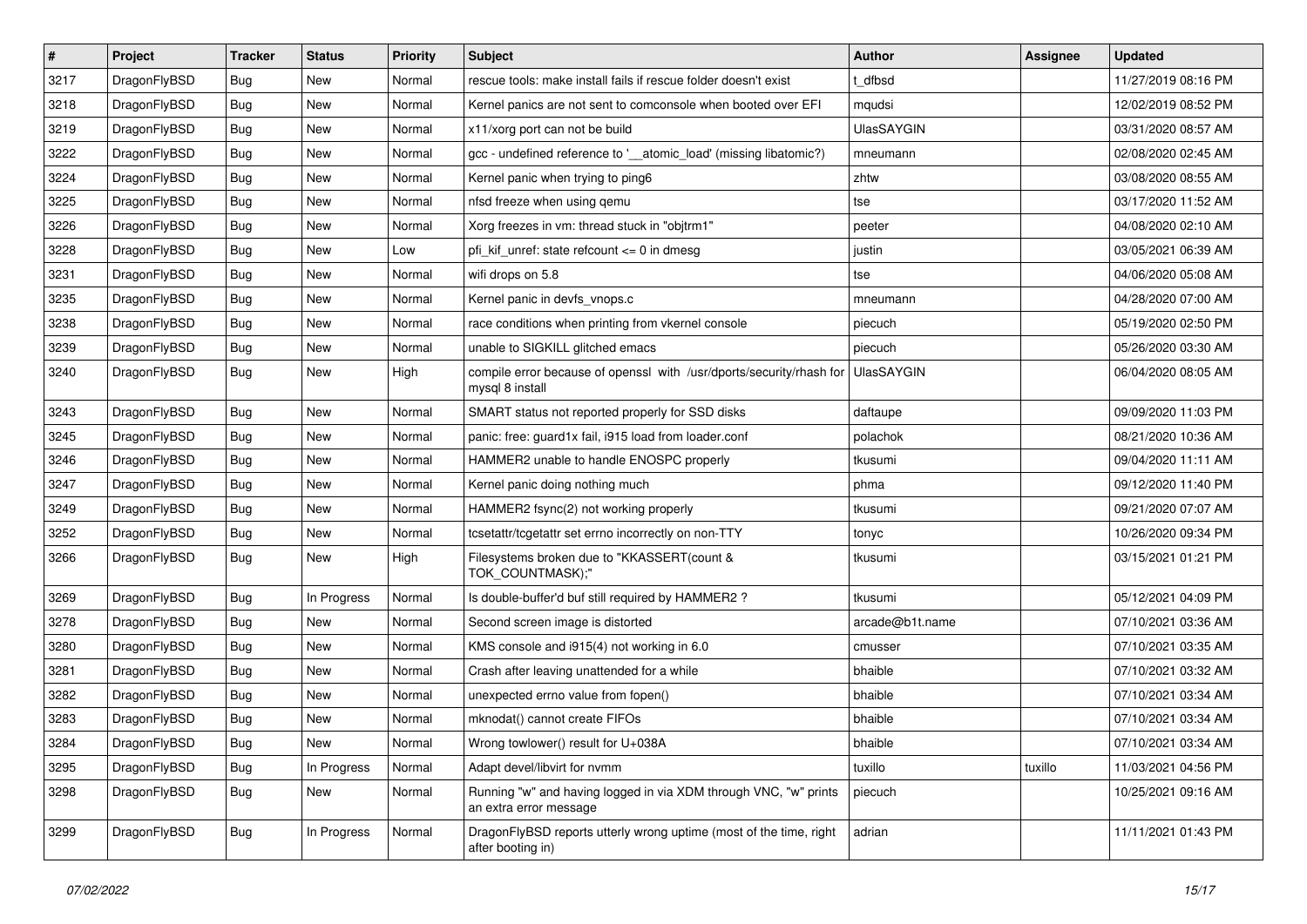| $\#$ | Project      | <b>Tracker</b> | <b>Status</b> | <b>Priority</b> | Subject                                                                                                   | <b>Author</b>    | Assignee | <b>Updated</b>      |
|------|--------------|----------------|---------------|-----------------|-----------------------------------------------------------------------------------------------------------|------------------|----------|---------------------|
| 3300 | DragonFlyBSD | <b>Bug</b>     | New           | Normal          | Running Xvnc from TigerVNC package through the INETD daemon<br>in TCP WAIT mode fails hard                | adrian           |          | 01/08/2022 04:25 AM |
| 3301 | DragonFlyBSD | Bug            | New           | Normal          | Gkrellm from the packages is not showing logged in users in main<br>window, logged in users always $== 0$ | adrian           |          | 01/08/2022 04:24 AM |
| 3302 | DragonFlyBSD | Bug            | <b>New</b>    | Normal          | Will not boot on System76 Lemur Pro (lemp10)                                                              | piecuch          |          | 11/03/2021 10:21 AM |
| 3310 | DragonFlyBSD | <b>Bug</b>     | In Progress   | Normal          | NVMM+QEMU fail to boot with UEFI: Mem Assist Failed<br>[gpa=0xfffffff0]                                   | liweitianux      |          | 01/11/2022 03:22 PM |
| 3311 | DragonFlyBSD | Bug            | <b>New</b>    | Low             | TrueCrypt support may cause kernel crash                                                                  | arcade@b1t.name  |          | 04/29/2022 06:19 AM |
| 3313 | DragonFlyBSD | <b>Bug</b>     | New           | Normal          | Can't boot from my live USB at all. The kernel loading process<br>hangs.                                  | rempas           |          | 06/03/2022 12:16 AM |
| 3314 | DragonFlyBSD | <b>Bug</b>     | New           | Normal          | Bring virtio console(4) from FreeBSD                                                                      | tuxillo          | tuxillo  | 05/29/2022 08:24 AM |
| 3316 | DragonFlyBSD | <b>Bug</b>     | New           | Normal          | hammer2_dirent_create() allows creating >1 dirents with the same<br>name                                  | tkusumi          |          | 06/05/2022 12:35 PM |
| 3317 | DragonFlyBSD | <b>Bug</b>     | In Progress   | Normal          | Network vtnet0 not working on Hetzner cloud                                                               | mneumann         |          | 06/18/2022 03:55 AM |
| 3318 | DragonFlyBSD | <b>Bug</b>     | In Progress   | Normal          | Segmenation fault when a process resumed with checkpt exits                                               | zabolekar        | tuxillo  | 06/18/2022 08:24 AM |
| 3319 | DragonFlyBSD | <b>Bug</b>     | New           | Normal          | setproctitle() calls can change effect of later setproctitle() calls                                      | tonyc            |          | 06/29/2022 06:10 PM |
| 1192 | DragonFlyBSD | Submit         | New           | Normal          | KKASSERTs in sys/kern/uipc_{msg,socket}.c are too strict                                                  | rumcic           |          | 05/11/2021 04:07 AM |
| 1398 | DragonFlyBSD | Submit         | In Progress   | Normal          | hdestroy(3) restricts hash key to point to malloc'ed space                                                | Anonymous        |          | 08/20/2021 04:06 PM |
| 1700 | DragonFlyBSD | Submit         | In Progress   | Normal          | skip boot2 menu on <enter></enter>                                                                        | Johannes.Hofmann | tuxillo  | 05/15/2022 08:35 AM |
| 2098 | DragonFlyBSD | Submit         | New           | Normal          | [PATCH] correct ath man page example<br>(/usr/src/share/man/man4/ath.4)                                   | nobody           |          | 11/15/2011 12:27 AM |
| 2122 | DragonFlyBSD | Submit         | New           | Normal          | [Review] Fixes to the VFS layer                                                                           | ftigeot          |          | 05/31/2022 03:25 PM |
| 2438 | DragonFlyBSD | Submit         | Feedback      | Normal          | <b>TRIM</b> fixes                                                                                         | Anonymous        | tuxillo  | 05/11/2021 03:45 AM |
| 2717 | DragonFlyBSD | Submit         | Feedback      | Normal          | Out of range numeric handling                                                                             | dclink           | tuxillo  | 05/11/2021 04:08 AM |
| 2721 | DragonFlyBSD | Submit         | Feedback      | Low             | Some few zalloc calls to objcache ones replacements                                                       | dclink           | tuxillo  | 05/11/2021 04:08 AM |
| 2790 | DragonFlyBSD | Submit         | New           | Low             | filedesc softrefs increment code factoring                                                                | dclink           |          | 02/21/2015 04:00 AM |
| 2921 | DragonFlyBSD | Submit         | New           | Normal          | Allow moused to accept userland mouse events                                                              | tautolog         |          | 05/11/2021 04:08 AM |
| 2933 | DragonFlyBSD | Submit         | <b>New</b>    | Normal          | Remove unix domain socket support from cat(1)                                                             | sevan            |          | 08/01/2016 08:10 PM |
| 3031 | DragonFlyBSD | Submit         | In Progress   | Normal          | Update drm/radeon to Linux 4.7.10 as much as possible                                                     | davshao          | ftigeot  | 08/19/2021 12:33 PM |
| 3041 | DragonFlyBSD | Submit         | <b>New</b>    | Normal          | firmware: Remove embedding of multiple images in one module.                                              | Anonymous        |          | 12/25/2020 02:15 AM |
| 3135 | DragonFlyBSD | Submit         | New           | Normal          | Add EVFILT_RECV and EVFILT_SEND                                                                           | tautolog         |          | 05/25/2018 09:59 PM |
| 3142 | DragonFlyBSD | Submit         | New           | Normal          | lib/libdmsg: Unbreak using new API EVP_CIPHER_CTX_new()                                                   | tkusumi          |          | 07/08/2018 04:18 AM |
| 3145 | DragonFlyBSD | Submit         | In Progress   | Normal          | Update libelf to FreeBSD 12 current and build as base library usable<br>by ports                          | davshao          | tuxillo  | 08/20/2021 03:58 PM |
| 3147 | DragonFlyBSD | Submit         | New           | Normal          | Enable headless installation                                                                              | ddegroot         |          | 10/09/2018 01:25 PM |